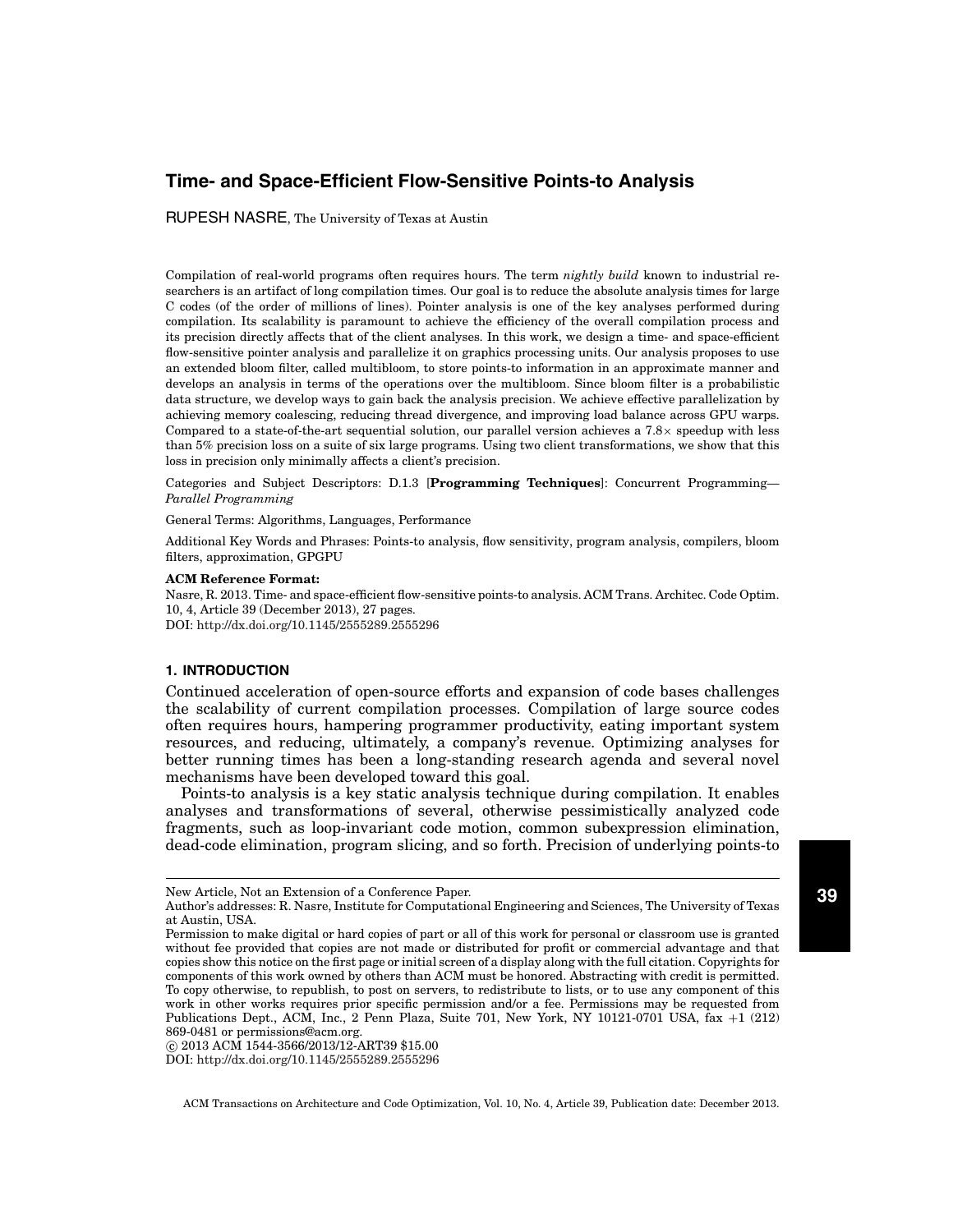analysis directly affects the client analyses and transformations [Hind and Pioli 2000]. However, industry-strength compilers need to use flow-insensitive pointer analysis because of the high analysis time and memory cost of a flow-sensitive analysis.

The benefit of a flow-sensitive pointer analysis over that of a flow-insensitive analysis has not been clear [Hind and Pioli 1998]. However, it has been shown that a precise pointer analysis is helpful to several clients, such as typestate verification [Fink et al. 2008], security analysis [Chang et al. 2008], bug detection [Guyer and Lin 2005], and the analysis of multithreaded programs [Salcianu and Rinard 2001]. As a result, there is a renewed interest in the area of flow-sensitive pointer analysis, and the scalability of such analyses has been greatly improved [Hardekopf and Lin 2011; Li et al. 2011; Yu et al. 2010; Lhoták and Chung 2011; Hardekopf and Lin 2009; Kahlon 2008].

However, despite these efforts, industrial response to the adoption of these analyses has been lukewarm. For instance, widely used compilers like GCC [GCC 2013] and LLVM [Lattner and Adve 2004] rely on flow-insensitive pointer analysis, despite the known advantages of a flow-sensitive analysis. One of the main reasons behind this pessimistic reaction is high absolute running times of several analyses over large-sized codes. As an example, a state-of-the-art flow-sensitive pointer analysis [Hardekopf and Lin 2011] over gs, an open-source postscript viewer, totaling 0.4 million lines of C code, requires more than half an hour to complete! Considering that pointer analysis consumes only a part of the total compilation time, the overall compilation is painfully slow.

Analysis parallelization provides an attractive avenue under such circumstances. The compilation process can take advantage of the multiple cores present on the build system to analyze programs. In the past, researchers have proposed several interesting approaches to parallelize general dataflow analyses [Lee et al. 1990; Kramer et al. 1992; Prabhu et al. 2011].

Former research on parallelizing pointer analysis has focused mainly on flowinsensitive analyses. However, these approaches are insufficient for flow-sensitive points-to analysis, which poses the following challenges. First, absolute runtimes of sequential flow-sensitive analyses are quite high; for industrial applications with millions of lines of code, these are prohibitively high. Current parallelization techniques can reduce the runtime only by a small factor. Therefore, we need sophisticated mechanisms to reduce the runtime of the single-threaded execution as well as to gain nontrivial speedups with parallel execution. Second, the memory requirement of a flow-sensitive analysis is often several times higher compared to that of its flow-insensitive counterpart, due to maintaining per-program-state information vis-a-vis whole-program information. Third, any efforts in reducing analysis time or memory usually results in reduced precision. In general, improving on one dimension results in trading off on another dimension. This is best illustrated using the tradeoff chart shown in Figure 1. The chart shows three axes: one each for analysis time, memory requirement, and precision loss. An analysis can then be denoted as a triangle on this chart depending on its placement on each axis. The desired place for an analysis is the center of the triangle where it obtains the minimum time, minimum memory usage, and lowest loss in precision.

In practice, however, the desired place is not achieved. For illustration purposes, the chart shows relative placements of sequential flow-insensitive (seqFI) and flowsensitive (seqFS) points-to analyses. A seqFI has low time and memory requirements but suffers from high precision loss. In contrast, a seqFS has good precision (low precision loss) but high time and memory requirements. Simple parallelization of seqFS achieves better runtime, keeping the memory requirement and precision intact. This parallel analysis is shown as plot parFS in Figure 1. When the build process runs over millions of lines of code, the absolute runtime of parFS quickly becomes the bottleneck.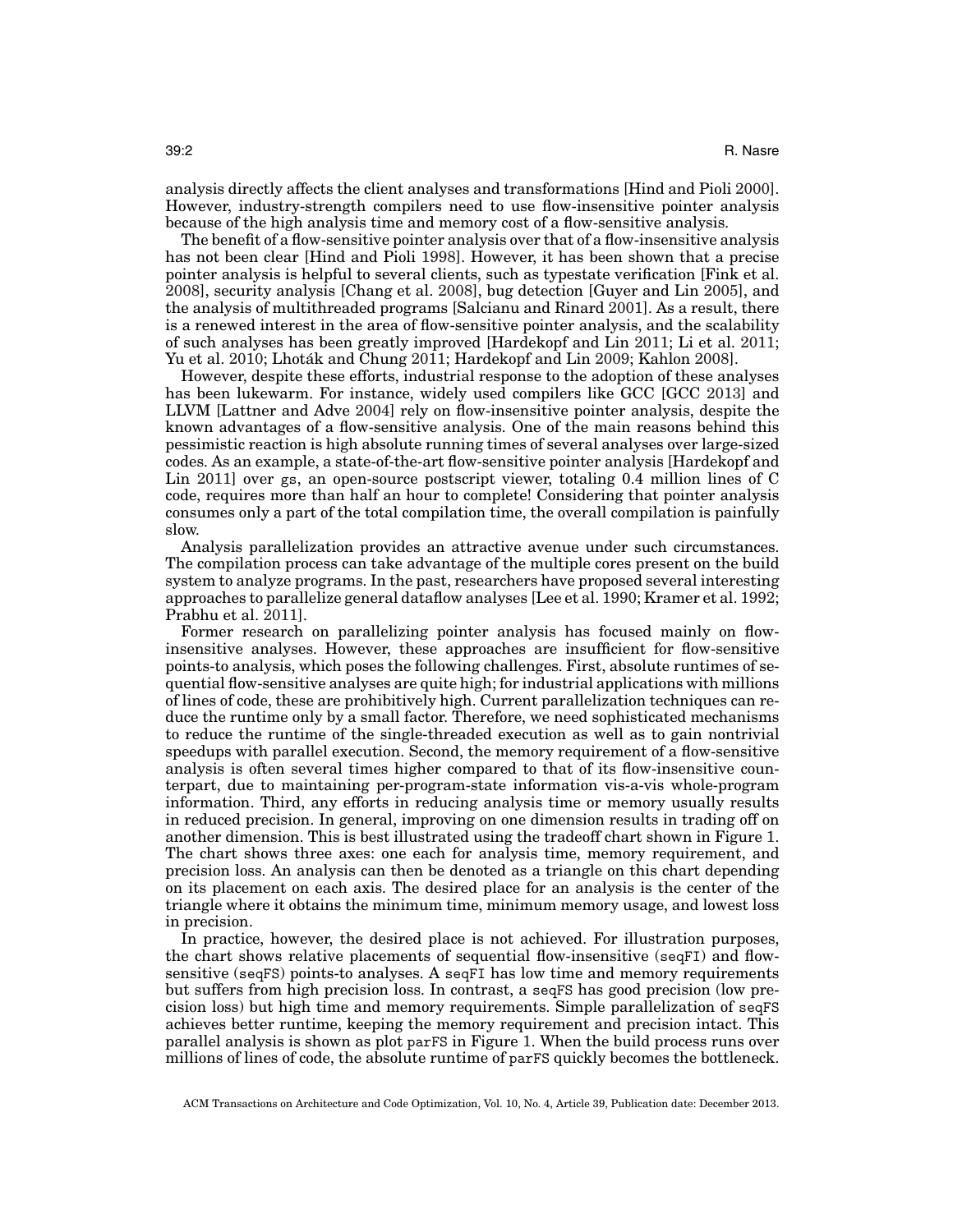

Fig. 1. Tradeoff between analysis time, memory requirement, and precision (chart not to scale).

In this work, we target such large codes (for smaller codes, existing techniques can be applied). To improve the time and space efficiency, we propose to parallelize and approximate the analysis by storing points-to information in bloom filters. Bloom filters are probabilistic data structures to store sets. Although time and space efficient, bloom filters pose several challenges in our case.

- —Bloom filters are best suited for membership queries of elements. However, they are not suited for supporting enumeration queries—required for propagating points-to information across pointers.
- —A bloom filter and its extensions do not support an arbitrary number of element deletions. This poses a challenge for a flow-sensitive analysis wherein a previously computed points-to information may get killed and removal of a points-to fact from the bloom filter is necessary to ensure precision.
- —Storing points-to sets in bloom filters in an approximate manner introduces falsepositives while querying. This reduces precision, (partially) taking away the benefits of flow sensitivity.

Further, it is unclear how to exploit parallelism out of a flow-sensitive points-to analysis built using bloom filters. The rest of this article addresses the aforementioned challenges and illustrates how to regain analysis precision and how to effectively parallelize the analysis on a Graphics Processing Unit (GPU). Specifically, this work makes the following contributions.

- —We design the first points-to analysis on GPUs that uses approximate representation. We use multibloom, an extension of the basic bloom filter, to store all the pointsto information in a succinct manner [Nasre et al. 2009]. This greatly reduces the memory requirement of the analysis and enables it to scale to large programs. We use several techniques such as bootstrapping the analysis and multiple hash functions to keep the imprecision due to approximation under control.
- —We present the first parallel flow-sensitive points-to analysis on GPUs. We show how bloom filters help us achieve better spatial locality, enabling improved parallelism. We also exploit the monotonicity property of the analysis to reduce synchronization bottlenecks. We also dynamically distribute tasks to GPU threads to reduce load imbalance and thread divergence across threads. Further, we alter the memory layout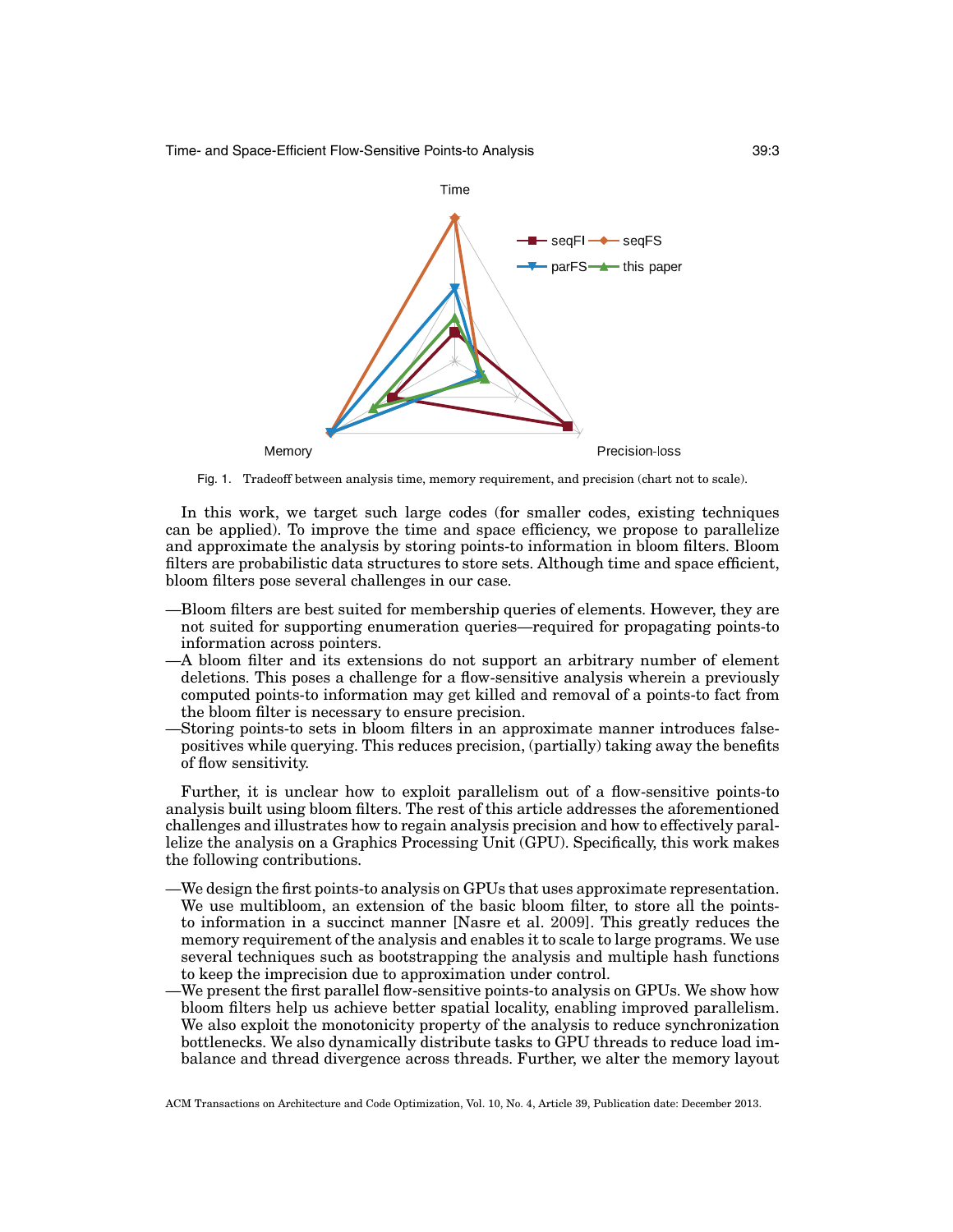of the bloom filter to achieve memory coalescing. Our analysis is field sensitive (different fields of an aggregate are treated as separate variables) and interprocedural but context insensitive (calling context of a function is ignored).

- —Using a suite of six large open-source programs, we illustrate the effect of our analysis and show that for several configurations, our analysis results in significant improvements over a sequential CPU version (average  $7.8\times$  speedup and  $5.9\times$  memory reduction) with small precision loss.
- —Using two clients—loop invariant code motion and aggressive dead-code elimination—which are part of the LLVM framework [Lattner and Adve 2004], we show that the precision loss due to approximate points-to analysis only marginally affects the precision of the clients. This means a client can continue using our improved analysis without incurring much precision penalty.

The rest of this article is organized as follows: We explain preliminary background in Section 2, which covers sequential flow-sensitive points-to analysis and the use of bloom filters. Section 3 explains how to use bloom filters for flow-sensitive points-to analysis. Section 4 details GPU parallelization of the analysis. Section 5 evaluates the effectiveness of our approach. Section 6 discusses the relevant related work. We conclude in Section 7.

# **2. BACKGROUND**

In this section, we briefly introduce flow-sensitive points-to analysis and summarize bloom filters.

#### **2.1. Flow-Sensitive Points-to Analysis**

In a flow-sensitive analysis, the points-to information is computed by respecting the control flow in the program. Specifically, points-to information at each basic block is computed using an iterative dataflow analysis. The dataflow equations are as shown in the following:

$$
IN(B) = \cup OUT(P), \forall P \in predecessors(B)
$$
  
OUT(B) = GEN(B) \cup (IN(B) – KILL(B)). (1)

GEN(B) indicates all the dataflow facts generated in B, that is, all the variables defined in B. KILL(B) indicates all the dataflow facts in the program that get killed (or overwritten) by a definition in B. Thus, the set of incoming dataflow facts denoted by  $IN(B)$ for basic-block B is computed by the set-union of the outgoing dataflow facts of all the predecessors of B. The set of outgoing dataflow facts denoted by OUT(B) for basic-block B is the union of the new dataflow facts generated in B and all its incoming dataflow facts that are not killed by the definitions in B. Since we deal with *may* alias analysis, the confluence (or meet) operator is union  $(\cup)$ . Also, since the IN sets are defined in terms of the OUT sets of predecessors, this becomes a forward-flow problem.

Note that the IN and the OUT sets are defined with a circular interdependence. A solution to the earlier dataflow equations is computed iteratively until a fixed point is reached.

Efficient flow-sensitive analyses depend on the partial static single assignment (SSA) form of the program. In partial SSA form, each top-level (or non-address-taken) variable is converted to an SSA form; that is, each of its definitions is modeled as an assignment to a new variable. The remaining (address-taken) variables are not converted to SSA form, because their precise definitions cannot be modeled without performing a precise points-to analysis. However, since pointer analysis and the dataflow analysis are cyclically dependent, the program in partial SSA form is incrementally refined to include more and more definitions in SSA form as more points-to facts are generated.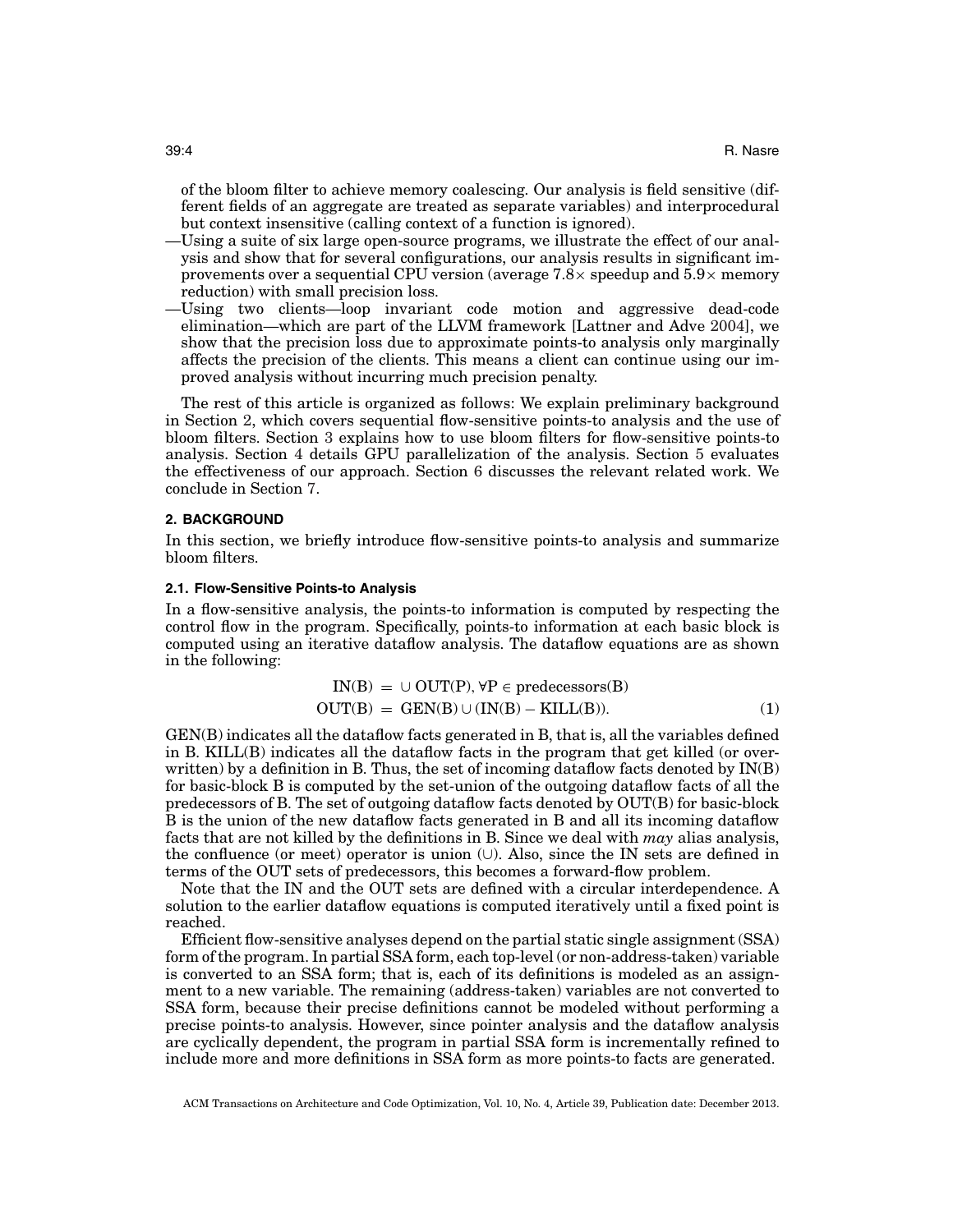#### **2.2. Bloom Filters**

Bloom filters [Bloom 1970] are probabilistic data structures that support fast insertions and membership queries; both the operations are performed in  $O(1)$  time using hash functions. A basic bloom filter has a fixed-sized bucket of bits. Insertion of an element is done by hashing the element and setting an appropriate bit in the filter. Membership of an element is then simply rehashing the element and checking if the corresponding bit in the filter is set. Since two elements may hash to the same bit, conflicts can occur. If two elements conflict and only one of them is inserted in the bloom filter, then querying for the other element can generate a *false positive*. That is, although the second element was never added to the filter, the corresponding conflicting bit is set due to the first element's insertion and the query for the second element affirms the membership for the second element.

To reduce the false-positive rate, multiple hash functions are used. Thus, an element is inserted by setting multiple bits in the filter according to different hash functions. An element is in the set (represented by the bloom filter) if all the bits at the positions computed by different hash functions are set. Even if one of the bits is reset, it indicates that the element was not inserted. The false-positive rate usually reduces exponentially with the number of hash functions. Note, however, that there is no possibility of a false negative in this basic bloom filter, because no bit is ever reset.

To support deletion, counting bloom filters [Fan et al. 2000] have been introduced, which maintain a fixed-sized counter per element and increment and decrement the counter on insertion and deletion, respectively. As can be easily guessed, counting bloom filters may suffer from false negatives when the fixed-sized counter overflows. In a flowsensitive analysis, since dataflow facts may get generated and killed arbitrarily, and we cannot a priori estimate a practical bound on the number of their insertions and deletions, a counting bloom filter cannot be used for our purpose. Maintaining a large number of bits per counter is a possibility, but it takes away the benefits of the reduced storage.

Bloom filters have been extended in various application domains [Mackert and Lohman 1986; Manber and Wu 1994]. For our purpose, we use *multibloom*, a multidimensional bloom filter designed for flow-insensitive analysis [Nasre et al. 2009]. The basic idea of a multibloom is to divide the filter space into multiple orthogonal dimensions, for pointers, contexts, hash functions, and pointees (objects that are pointed by pointers). A points-to fact is then represented by setting a bit characterized in all these dimensions: For a pointer, in a calling context, using a hash function, for a pointee. Since a multibloom was designed for a flow-insensitive analysis, it does not support element deletion and the question of its applicability for a flow-sensitive analysis was left open.

## **3. APPROXIMATE ANALYSIS USING MULTIBLOOM**

Given a C/C++ program in an appropriate intermediate form (e.g., partial SSA form in LLVM), the goal of our analysis is to compute approximate flow-sensitive points-to information for the program with theoretically bounded imprecision and practically affordable precision. Initially, only the top-level variables (i.e., the variables whose addresses are never taken) are assumed to be in SSA form. As the analysis progresses and finds more and more points-to information, the partial SSA form is strengthened to add definitions of other variables (for stores). This process is repeated until no more points-to information can be computed, indicating a fixed point.

As mentioned earlier, an issue with using a basic bloom filter is that it is suitable only for membership queries of the form whether p points to q. But it is ill-suited for queries of the form "what is the points-to information of p?" or "copy points-to information of p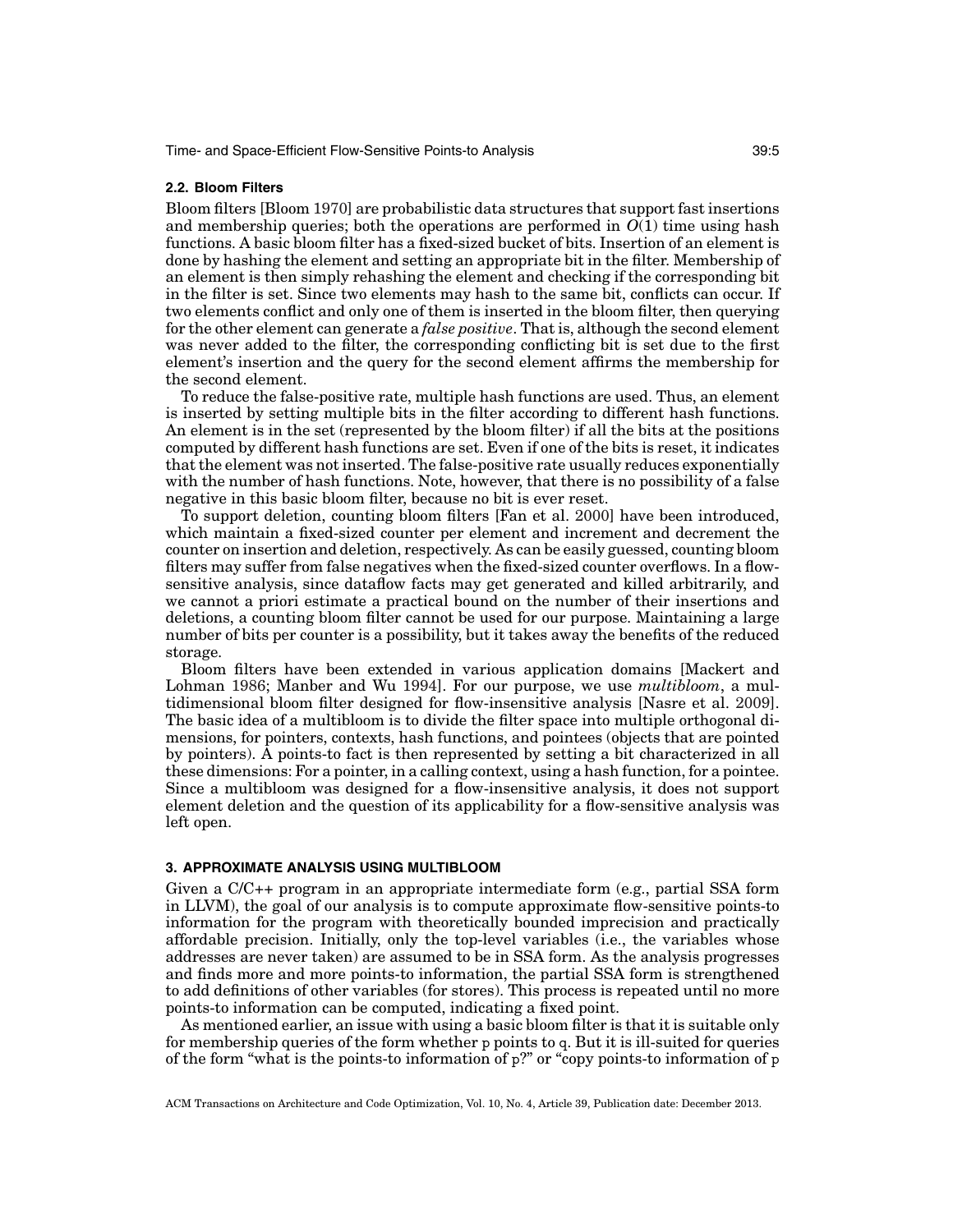

Fig. 2. PTSTO and GEN multiblooms for Example 3.1.

to q." This issue is addressed using a *multibloom* [Nasre et al. 2009], which bucketizes the bloom filter bits assigned to each pointer and supports processing of the pointer statements. For instance, Figure 2 shows two multiblooms. Each multibloom is a twodimensional matrix of bits (instead of a traditional one- dimensional bloom filter)—each row, called a bucket, corresponds to pointers and columns correspond to pointees. Due to weak typing of C, the set of pointers and the set of pointees are identical. Note that the number of rows can be different from the number of pointers (this is true in general but in our implementation the two numbers coincide, as discussed later) and the number of columns can be different from the number of pointees. A points-to fact  $p_1 \rightarrow b$  is stored in a multibloom by hashing *p*<sup>1</sup> and *b* to their row and column, respectively, and setting the corresponding bit. For instance,  $hash\_ptr(p_1) = 0$  and  $hash\_object(b) = 1$ , so the points-to fact  $p_1 \rightarrow b$  is stored by setting the bit PTSTO[0][1]. A copy operation  $p = q$  can then be implemented by performing a bitwise-OR of  $q$ 's bucket onto p.

A flow-sensitive points-to analysis demands *killing* a dataflow fact (refer to Equation  $(1)$ ), which is not supported by a multibloom. We overcome this difficulty (partially) by exploiting a crucial property of a flow-sensitive points-to analysis.

PROPERTY 1. *In SSA form, flow-sensitive points-to information at each basic block of a CFG increases monotonically; that is, if a pointer points to a variable at a basic block, it continues to point to it at that basic block.*

Thus, in a flow-sensitive points-to analysis, a KILL operation does not affect the monotonicity of points-to updates. This property has been observed before [Hardekopf and Lin 2011] and has been used to prove correctness. In our case, we exploit the property to improve synchronization (see Section 4) and to reuse the existing framework of flow-insensitive analysis, namely, multibloom. We explain how a KILL operation is modeled using multibloom in Section 3.2.

*Example* 3.1*.* Let us assume that at any point during the analysis, the points-to information obtained is  $PTST0(p_1) = \{a, c, d\}$ ,  $PTST0(p_2) = \{d\}$ ,  $PTST0(q_1) = \{a, b\}$ , and PTSTO( $q_2$ ) = { $a$ ,  $d$ }. In addition, let GEN( $B_1$ ) = { $p_1$ }, GEN( $B_2$ ) = { $p_2$ ,  $q_1$ }, and GEN( $B_3$ ) = {*q*1, *q*2}. This information is stored in multiblooms as shown in Figure 2. Note that variables *b* and *d* hash to the same offset in PTSTO. Similarly, basic blocks  $B_1$  and  $B_3$  hash to the same bucket in GEN, and pointers  $p_2$  and  $q_1$  hash to the same offset. This constitutes false positives. For instance,  $q_1 \rightarrow d$  is a spurious points-to fact stored in multibloom due to hash conflicts. Typically, only a few conflicts lead to real false positives; the rest are not queried by clients. We illustrate later in this section how to improve precision lost due to false positives.

A flow-sensitive analysis needs to maintain two kinds of data: def-use information and points-to information. In our experience, the amount of def-use information is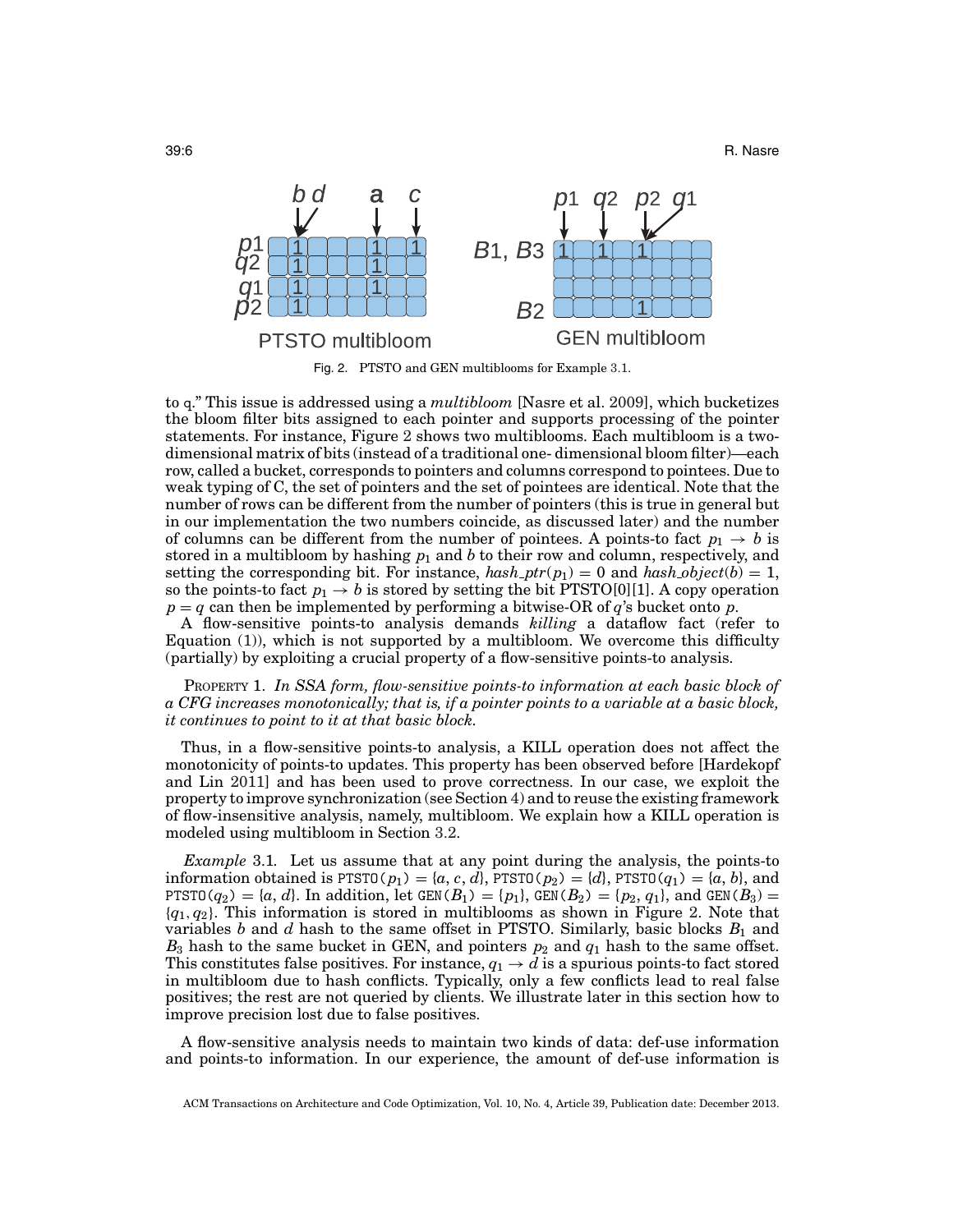often comparable to that of the points-to information. Therefore, we store both kinds of information in (different) multiblooms.

### **3.1. Using Multiblooms**

Our implementation maintains five multiblooms, one each for GEN, KILL, IN, and OUT, and one for storing the points-to information. The def-use-related four multiblooms are specified as a 5-tuple  $\langle N_B, N_H, N_A, H_B, H \rangle$  where  $N_B$  is the number of buckets for basic blocks (for the four dataflow multiblooms) or pointers (for PTSTO multibloom) hashed using the family of hash functions  $H_B$ ,  $N_H$  is the number of arrays assigned to each basic block that are hashed using the same number of hash functions from family  $H$ , and  $N_A$  is the size of each array in bits. For instance, a multibloom configuration  $\langle 10K, 2, 40, \{f\}, \{f_1, f_2\} \rangle$  uses a function f to map a basic block or a pointer to an entry, has two hash functions  $f_1$  and  $f_2$  to hash the dataflow variables to appropriate columns (bits), and stores 40 bits in each array. The total size of one multibloom is  $N_B \times N_H \times N_A = 10K \times 2 \times 40 = 80K$  bits or 10K bytes. The total size thus allotted for the dataflow information is 40K bytes. An additional space is required for another multibloom to store points-to information, specified similarly, but with a possibly different configuration. In GEN and the other three multiblooms, the rows correspond to basic blocks and the columns indicate dataflow variables. For points-to multibloom, the rows correspond to pointers and the columns indicate address-taken variables. In our implementation, we treat pointers and objects in a uniform fashion, unlike in strongly typed languages such as Java wherein pointers (called references) and objects are clearly demarcated [De and De'Souza 2012]. Thus, in Java, an object cannot act as a reference.

In the sequel, we describe how these flow-sensitive multiblooms are used to update the dataflow facts and the points-to information.

# **3.2. Updating Dataflow Information Using Multibloom**

Recipes for updating the dataflow information are presented in Algorithms 1 through 4. These procedures are invoked repeatedly by the underlying pointer analysis (explained in Section 3.3).

Algorithm 1 is invoked to update the GEN information for a basic block *B* when a variable *x* is generated. Both *B* and *x* are hashed using appropriate hash functions  $(hash<sub>f</sub> ∈ H<sub>B</sub>$  and  $f<sub>h</sub> ∈ H$ , respectively). For each hash function in set *H*, the corresponding bit in the bucket for *x* is set.

# **ALGORITHM 1:** Updating GEN multibloom

**Require:** Basic block *B* wherein variable *x* is generated. 1:  $entry_B = hash_f(B)$ 2: **for**  $h = 0$  to  $N_H - 1$  **do**<br>3:  $bit_x = f_h(x)$ 3:  $bit_x = f_h(x)$ <br>4:  $old = GEN$ 4:  $old = GEN[entry_B][h][bit_x]$ <br>5: **if**  $old == 0$  **then**  $\mathbf{if}$   $\textit{old} == 0$  then 6:  $GEN[entry_B][h][bit_x] = 1$ <br>7:  $retval = true$  $re{tval}$  = true 8: return *ret*v*al*

Updating KILL multibloom requires resetting the corresponding bits. Due to false positives, resetting a bit may lead to unsound analysis. For instance, if two points-to facts  $a \rightarrow x$  and  $b \rightarrow y$  point to the same bit in a bloom filter, then killing one fact also kills another, which is incorrect. Using more hash functions reduces this possibility, but does not guarantee soundness. To solve this problem, we exploit the structure of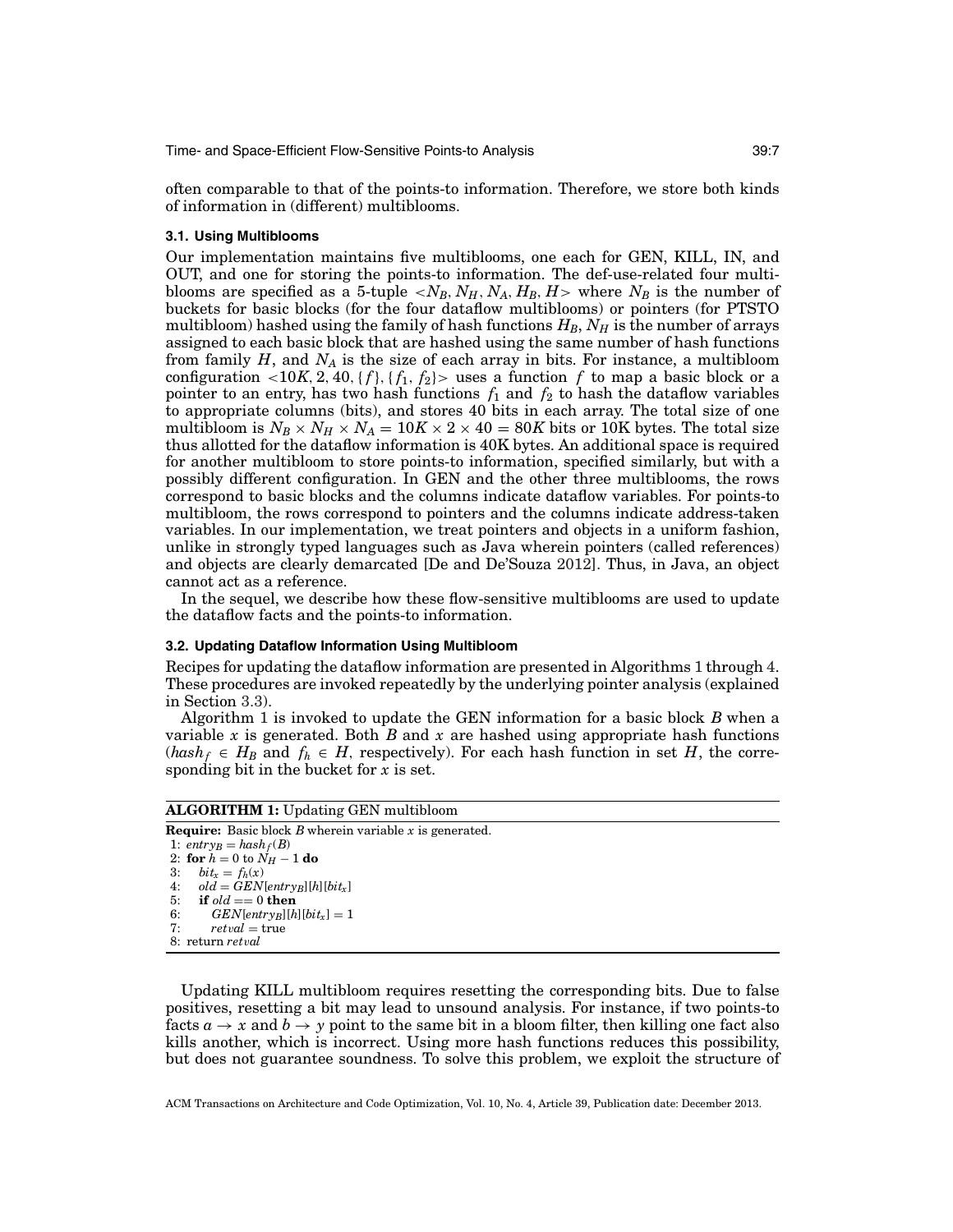multibloom and the behavior of pointer analysis. First, we assign a separate entry per pointer in the multibloom. This ensures that the points-to information of two different pointers never conflict with each other. Thus, killing a points-to fact  $a \rightarrow x$  cannot remove any pointee of another pointer *b*. The only possibility is that it may kill another points-to fact  $a \rightarrow y$  of the same pointer a. This is where we exploit the behavior of pointer analysis to solve this crucial problem. We make the following key observation.

PROPERTY 2. *A kill operation in a flow-sensitive points-to analysis kills all the points-to facts of a pointer or none at all.*

Property 2 implies that pointer analysis does not involve killing of a points-to fact in isolation; it involves killing *all* the facts of a pointer. Thus, one does not encounter a situation when  $a \rightarrow x$  is killed but  $a \rightarrow y$  is retained; either both are killed (strong update) or both are retained (weak update). Therefore, the bits corresponding to the pointees of a pointer must all be reset or left untouched during a KILL. With this observation, updating the KILL multibloom for a strong update is easy: we simply clear all the bits from all the hash buckets for the corresponding pointer (Algorithm 2). For a weak update, no bits are reset. Strong updates are performed on the destination pointer for copy and load statements, as well as for store statements  $\ast p = q$  when  $FIPTSTO(p)$  is a singleton (*FIPTSTO* is bootstrapped flow-insensitive information as discussed in Section 3.3).

| <b>ALGORITHM 2:</b> Updating KILL multibloom for a strong update   |  |  |  |  |
|--------------------------------------------------------------------|--|--|--|--|
| <b>Require:</b> Basic block $B$ wherein variable $x$ is generated. |  |  |  |  |
| 1: $entry_B = hash_f(B)$                                           |  |  |  |  |
| 2. for $h = 0$ to $N_{tt} = 1$ do                                  |  |  |  |  |

2: **for**  $h = 0$  to  $N_H$ <br>3: **for**  $bit = 0$  to 3: **for**  $bit = 0$  to  $N_A - 1$  **do**<br>4: *KILL*[entry<sub>R</sub>][h][bit] =

 $KILL[entry_B][h][bit] = 0$ 

The procedure for updating OUT multibloom is slightly complicated and is shown in Algorithm 3. The procedure takes two parameters: the basic block *B* whose OUT information is to be updated and a flag indicating if it is a strong or a weak update. If the update is weak, then no information is killed (Line 6). But if the update is strong, then the information from the KILL multibloom is used to update OUT (Line 8). This process is repeated for each hash function (for loop at Line 2) and for each bit (for loop at Line 3). Note that the dataflow equation (Equation (1)) is being implemented using fast bitwise functions, which is critical for high performance of the multibloom. Here, is a bitwise-OR operator,  $\&$  is a bitwise-AND operator, and  $a \mid b$  means  $a = a \mid b$ .

**ALGORITHM 3:** Updating OUT multibloom

**Require:** Basic block *B* for which  $OUT_B$  is to be updated, flag  $\in$  {strong, weak}. 1:  $\overline{entry_B} = \overline{hash_f(B)}$ 2: **for**  $h = 0$  to  $N_H - 1$  **do**<br>3: **for**  $bit = 0$  to  $N_A - 1$ 3: **for**  $bit = 0$  to  $N_A - 1$  **do**<br>4:  $OUT[entry_B][h][bit] =$ 4:  $OUT[entry_B][h][bit] = GEN[entry_B][h][bit]$ <br>5: **if** flag == weak **then if** flag  $==$  weak **then** 6:  $OUT[entry_B][h][bit] = IN[entry_B][h][bit]$ <br>7: **else** 7: **else** 8: *OUT*[ $entry_B$ ][ $h$ ][ $bit$ ] = (*IN*[ $entry_B$ ][ $h$ ][ $bit$ ] & !*KILL*[ $entry_B$ ][ $h$ ][ $bit$ ])

Algorithm 4 shows the pseudocode for updating the IN multibloom. It computes a set-union of the incoming OUT information for a basic block using the bitwise-OR operator.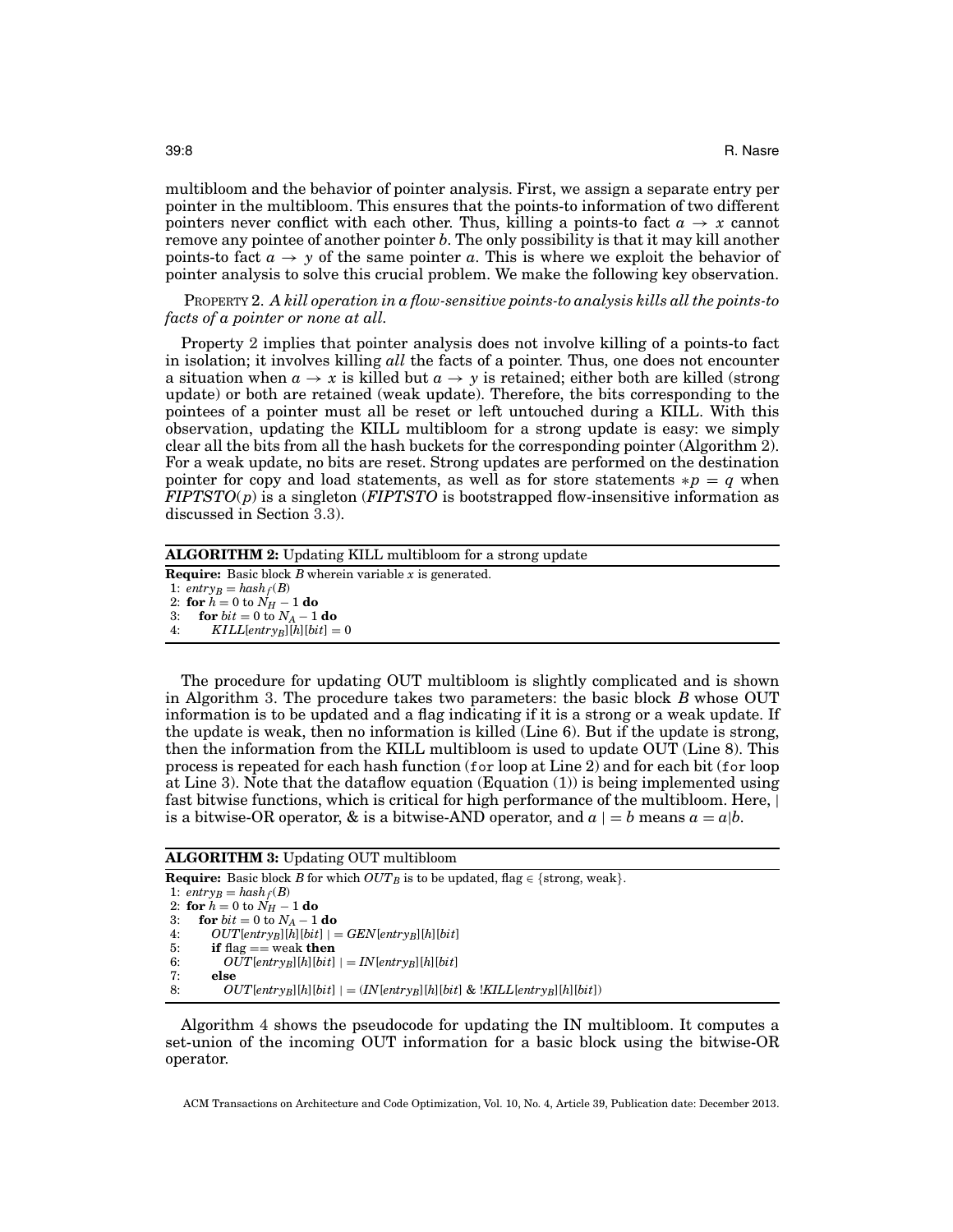**Require:** Basic block *B* for which  $IN_B$  is to be updated. 1:  $entryB = hash_f(B)$ 2: **for all**  $P \in predecessors(B)$  **do** 3: *entryP* =  $hash_f(P)$ <br>4: **for**  $h = 0$  to  $N_H - 1$ 4: **for**  $h = 0$  to  $N_H - 1$  **do**<br>5: **for**  $hit = 0$  to  $N_A - 1$ 5: **for**  $bit = 0$  to  $N_A - 1$  **do**<br>6:  $IN[entry] [h][h] [t] = 0$  $IN[entryB][h][bit] = OUT[entryD][h][bit]$ 

#### **3.3. Flow-Sensitive Points-to Analysis Using Multibloom**

We now explain how the flow-sensitive multibloom is used to compute the points-to information. The analysis supports the following forms of statements: address-of  $(p =$  $\text{kg}(a)$ , copy (p = q), load (p = \*q), store (\*p = q), and malloc (p = malloc(...)). A callsite-based malloc statement is converted to an address-of statement by introducing a new variable. A statement with a different form (e.g., multiple indirections \*\*p) is normalized to one of the five forms by introducing suitable temporaries. In addition, SSA-φ functions are modeled using set-union, which is implemented using bitwise-OR of the corresponding bloom filter buckets.

Algorithm 5 shows how an address-of statement is analyzed. For a statement  $p = \&q$ , the variable *q* needs to be inserted into the points-to information of *p*. Since our flowsensitive multibloom does not explicitly represent sets, we set the bit corresponding to the hashed value of *q* (Lines 3–4). This procedure is repeated for all the hash buckets of *p* (Line 2). Since malloc is modeled as an address-of statement, memory allocation is analyzed using the same algorithm.

#### **ALGORITHM 5:** analyze addressof / analyze malloc

**Require:** Statement *p* = &*q* 1:  $entry_p = hash_f(p)$ 2: **for**  $h = 0$  to  $N_H - 1$  **do**<br>3:  $hit_c = f_h(q)$ 3:  $bit_q = f_h(q)$ <br>4. PTSTO[enti  $P\overline{T}STO[entry_p][h][bit_q] = 1$ 

Algorithm 6 analyzes the copy statement. When dealing with explicit sets, a copy statement  $p = q$  can be modeled using a wrapper over Algorithm 5 while enumerating over *q*'s points-to set. However, since this set is only implicitly maintained in the multibloom, we cannot use this method. In Algorithm 6, the analysis performs a union of the buckets of the two pointers. This is done by iterating over all the bits of *q* and computing a bitwise-OR with the corresponding bits of *p*.

#### **ALGORITHM 6:** analyze\_copy **Require:** Statement  $p = q$ , multibloom *MB* // *MB could be PTSTO or IN* 1:  $entry_p = hash_f(p)$ 2:  $entry_q = hash_f(q)$ 3: **for**  $h = 0$  to  $N_H - 1$  **do**<br>4: **for**  $bit = 0$  to  $N_A - 1$ 4: **for**  $bit = 0$  to  $N_A - 1$  **do**<br>5: *MB[entry<sub>n</sub>][h][bit]*  $| =$  $MB[entry_p][h][bit] = MB[entry_q][h][bit]$

Algorithm 7 analyzes the load statement  $p = \alpha q$ . Similar to the copy statement, the points-to information of *q* cannot be enumerated. The original multibloom implementation [Nasre et al. 2009] addresses this issue by keeping multilevel pointers (*ptr, \*ptr,*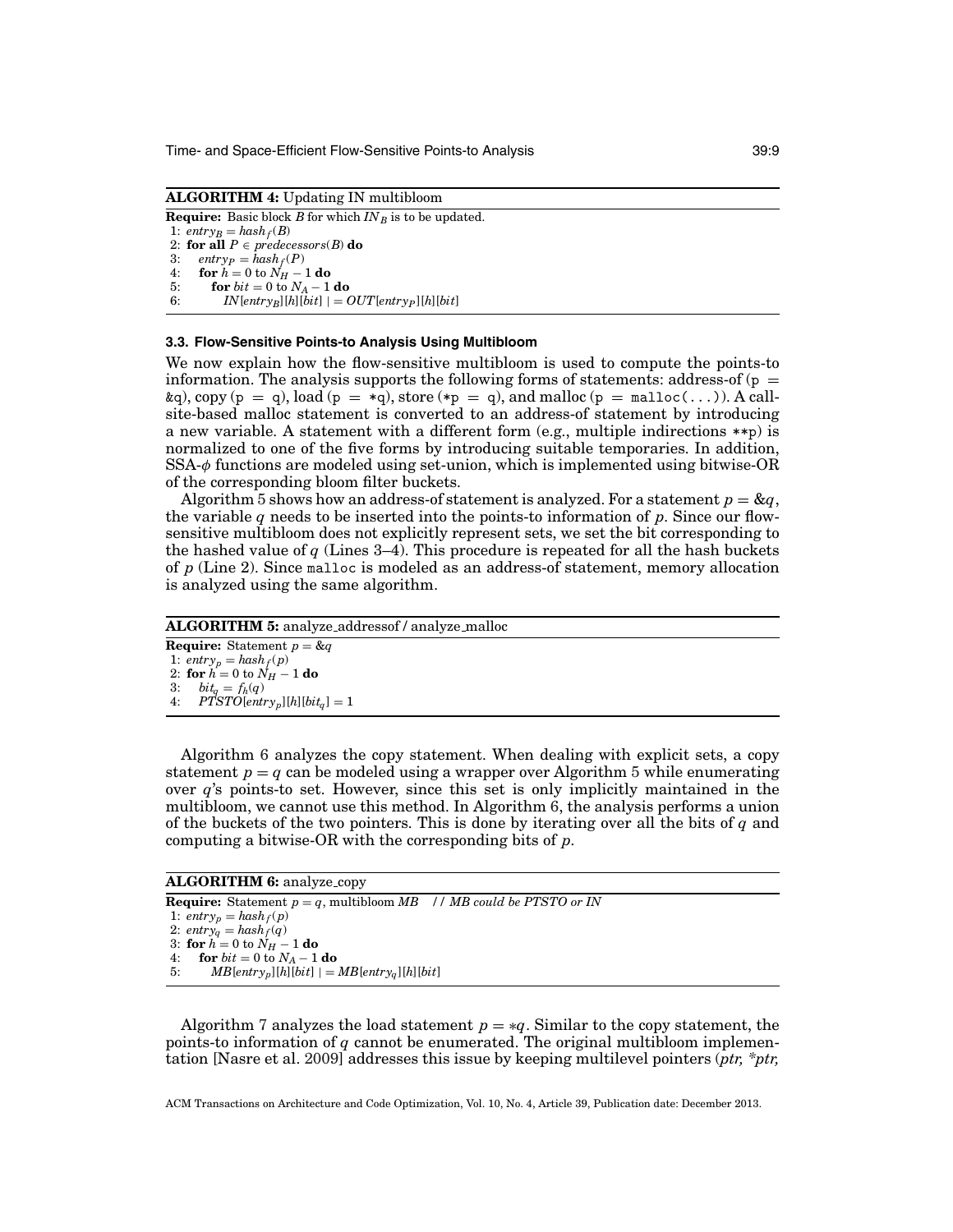#### **ALGORITHM 7:** analyze load

**Require:** Statement *p* = ∗*q*

1:  $entry_p = hash_f(p)$ 

2:  $entry_q = hash_f(q)$ 

3: **for all**  $r \in \text{FIPTSTO}(q)$  **do** 

- 4: **if** *q* points to *r* // *Algorithm 10* **then** 5: analyze\_copy( $p = r$ , *PTSTO*) // *Algorithm 6*
- 

*\*\*ptr,* ...) as separate dimensions—one for each dereferencing level. In contrast, we solve this issue by taking advantage of the information precomputed by a bootstrapped flow-insensitive analysis. We bootstrap our flow-sensitive analysis by Andersen's flowinsensitive context-insensitive analysis [Andersen 1994] and use this precomputed information (denoted as *FIPTSTO*) to generate points-to queries for copying the points-to information of the dereferenced pointer (i.e., each pointee in ∗*q* in this case). For each such pointee, analyze\_copy is invoked (Line 5). Note that *FIPTSTO* is *exact*; that is, no approximations are added to its representation, since its storage requirement is comparatively very small. Bootstrapping allows us to avoid the imprecision added by the additional dimensions [Nasre et al. 2009], although using a flow-insensitive analysis also adds some imprecision. For instance, if a hypothetical, precise points-to analysis computes  $q \rightarrow \{a, b\}$  and *FIPTSTO* computes  $q \rightarrow \{a, b, c, d\}$ , then while analyzing the load statement  $p = *q$ , additional points-to facts  $q \rightarrow \{c, d\}$  would be checked against the flow-sensitive multibloom. If the multibloom stores  $q \rightarrow \{a, b, c, e\}$ , then the spurious fact  $q \to c$  is used to copy *c*'s points-to information to *p*. In contrast, if we use some other bootstrapping analysis with a better precision, it may compute  $q \rightarrow \{a, b, d\}$ and the spurious fact  $q \to c$  would not be used. In general, in an exact analysis (e.g., [Hardekopf and Lin 2011]), using a particular less precise bootstrapped analysis is a matter of efficiency and does not alter the precision of the flow-sensitive analysis. But in an approximate analysis with bloom filter, using a more precise bootstrapped analysis may improve the overall precision. We use *FIPTSTO* with reliance on the fact that, in practice, higher-level pointers are less often address-taken variables and hence add less imprecision due to dereferencing compared to that added by the variables of primitive types. Since loads and stores dereference a higher-level pointer, using flow-insensitive information does not adversely affect precision. Although we focus on weakly typed C programs, most programs in practice adhere to the strict typing rules imposed by the programming language, reducing the possibility of type-casts and points-to relationships across widely separated dereferencing levels (e.g., in most programs, a pointer of type *int \*\** usually points to variables of type *int \** and not to those of type *int* or *struct node*). Note, however, that our algorithm does not expect the program to be strongly typed.

We note that bootstrapping is not essential for the correctness of our flow-sensitive bloom-filter- based analysis. In the absence of the auxiliary information, it is possible to iterate through all the program objects to generate points-to queries. Of course, such a processing is inefficient. Hence, we utilize bootstrapping for improved performance as well as precision. It is not mandatory to bootstrap with only a flow-insensitive analysis. The only requirement, for soundness, is that the bootstrapping analysis computes a superset of the points-to information computed by the flow-sensitive analysis.

Algorithm 8 analyzes the store statement  $*p = q$ . It also makes use of the precomputed flow-insensitive points-to information for iterating over the points-to set of *p*, invoking analyze\_copy for each dereferenced pointee (Line 9). In addition, the analysis needs to take care of weak and strong updates. If *p* points to a single pointee, then it models a strong update; otherwise, it is a weak update (Lines 3–6). Unfortunately,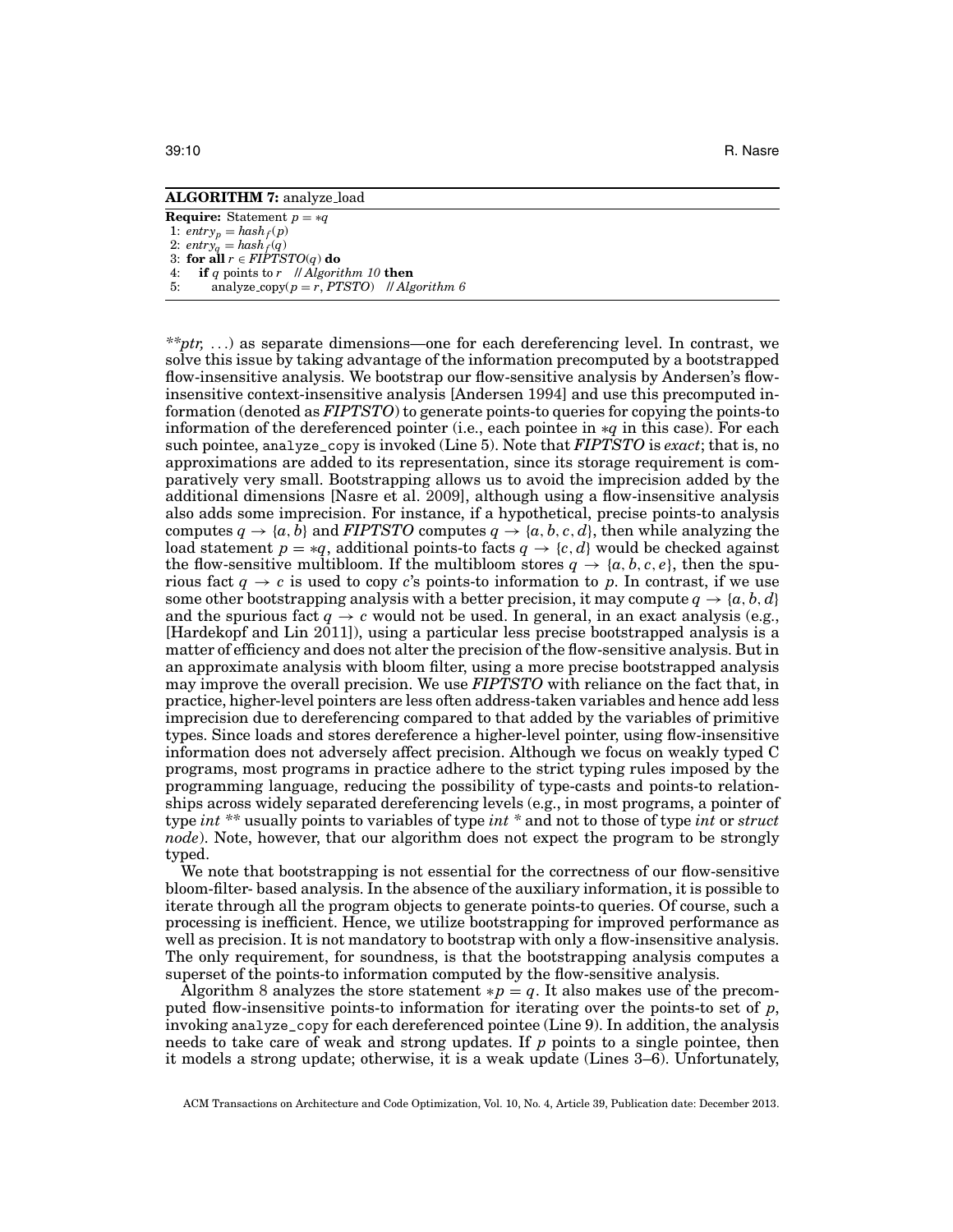#### **ALGORITHM 8:** analyze store

**Require:** Statement  $*p = q$  in block *B* 1:  $entry_p = hash_f(p)$ 2:  $entry_q = hash_f(q)$ 3: **if**  $FIPTSTO(p)$  is singleton **then**<br>4: update\_OUT(B, strong) // Algo 4: update OUT(*B*, strong) // *Algorithm 3* 5: **else** 6: update OUT(*B*, weak) // *Algorithm 3* 7: **for all**  $r \in$  *FIPTSTO* $(p)$  **do** 8: **if** *p* points to *r* // *Algorithm 10* **then** 9: analyze\_copy( $r = q$ , *PTSTO*) // *Algorithm 6* 10: update IN multibloom // *Algorithm 4*

checking if a points-to set is singleton cannot be done in a naïve multibloom, since even if a single bit in a bucket is set, it could be an artifact of hash collision. One way to circumvent this issue is by maintaining a counter with each pointer *p* as an indicator of *p*'s points-to set size. However, this counter quickly becomes useless as points-to information from other pointers is copied to *p*'s buckets. For instance, at an analysis point, let the points-to set sizes of *p* and *q* be 1 and 1, respectively. Let the analysis now process a copy statement  $p = q$ . This would involve copying the bit buckets of *q* to those of *p*. What should be the new counter of *p*? Since a multibloom does not maintain names of each pointee (due to which it gains large memory savings), we cannot find out the *common set of pointees* between *p* and *q*. In particular, the analysis fails to find out if both the pointers point to the same variable, in which case, *p*'s points-to set would have continued to remain singleton. As a consequence of this inability, the approximate analysis is forced to increase *p*'s counter pessimistically to  $1 + 1$ . Over the analysis, this pessimism quickly gets compounded and the counters of most pointers would be  $>1$ . Therefore, to address this issue, we rely again on the exact flow-insensitive pointsto information computed by the bootstrapped analysis. If the points-to set of *p* is a singleton in *FIPTSTO*, the analysis performs a strong update.

Finally, Algorithm 9 analyzes the SSA- $\phi$  statement. It simply merges the IN information from all the incoming basic blocks and uses the procedure for *analyze\_copy* statement as a subroutine.

| <b>ALGORITHM 9:</b> analyze $\phi$                                                                                                   |  |
|--------------------------------------------------------------------------------------------------------------------------------------|--|
| <b>Require:</b> Statement $\phi$ in block B<br>1: for all $P \in predecessors(B)$ do<br>2: analyze_copy $(B = P, IN)$ // Algorithm 6 |  |
|                                                                                                                                      |  |

#### **3.4. Querying Points-to Information Using Multibloom**

Clients query the computed points-to information in two ways: to check if two pointers alias and to check if a pointer points to an object. We explain how these queries are answered using our flow-sensitive multibloom, despite not storing the points-to information explicitly.

Algorithm 10 answers a points-to query "does pointer *p* point to pointee *x*?" This is checked by retrieving the bit corresponding to the hashed value of *x*. If the bit is set (due to x or due to a false positive), then  $p$  is considered to point to  $x$ , otherwise not. This is where the power of multiple hash functions can be seen. With multiple hash functions, multiple bits of the multibloom, one corresponding to each hash function, are checked. If *any* of these bits is reset, then it is guaranteed that *x* was not inserted (or inserted but killed) in the multibloom. This enables the multibloom to answer the points-to query in negative (Line 5). Otherwise, the query is answered in positive.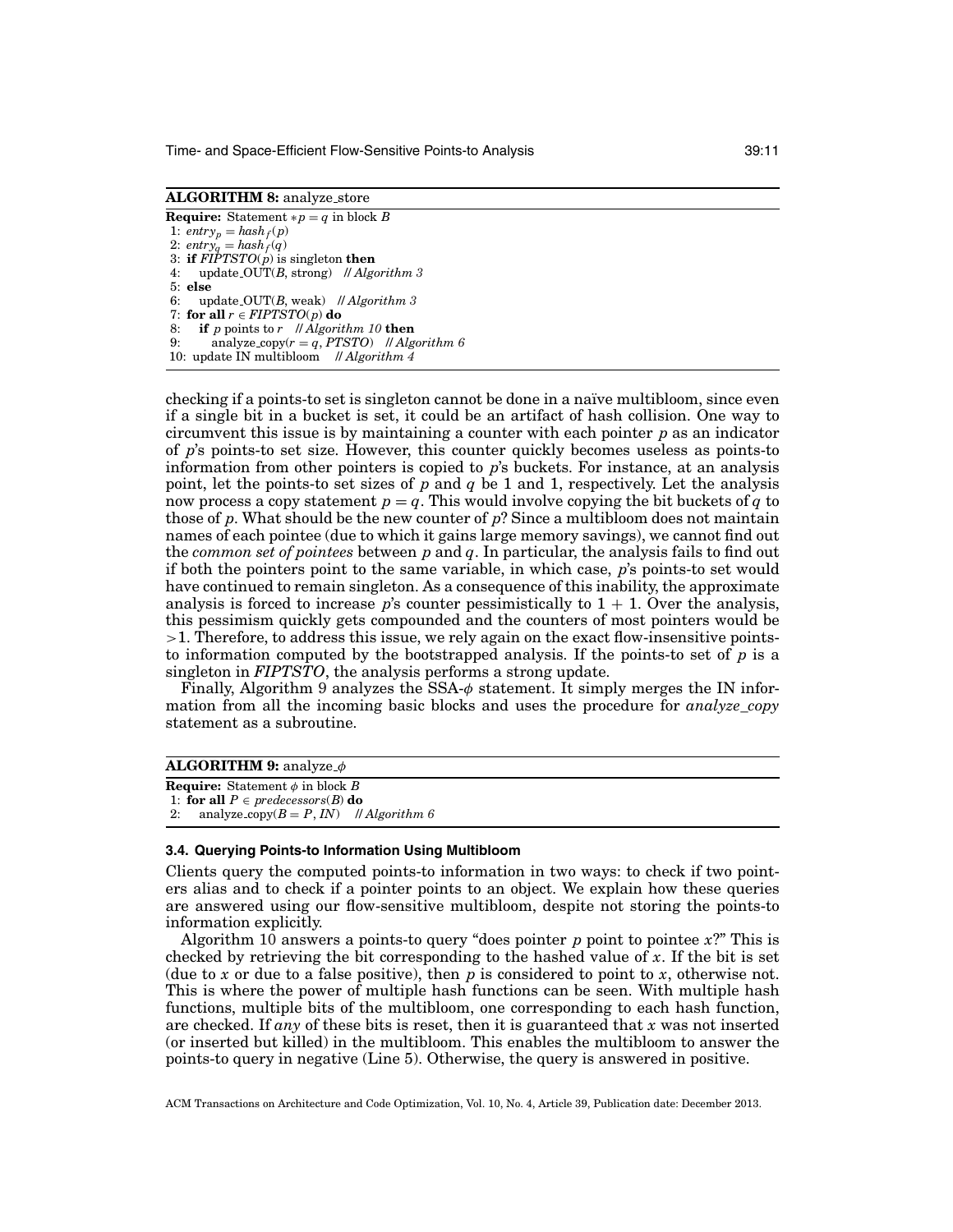**ALGORITHM 10:** Querying for points-to relationship

**Require:** pointer *p*, pointee *x* 1:  $entry_p = hash_f(p)$ 2: **for**  $h = 0$  to  $N_H - 1$  **do**<br>3:  $bit_x = f_h(x)$ 3:  $bit_x = f_h(x)$ <br>4: **if** PTSTO[e 4: **if**  $PTSTO[entry_p][h][bit_x] == 0$  **then**<br>5: return false return false 6: return true

*Example* 3.2*.* Consider a multibloom with four-bit buckets and two hash functions  $h_1$  and  $h_2$  for pointees and one for the pointers called *hash*. Let  $h_1(x) = h_1(y) = 1$  while  $h_2(x) = 0$  and  $h_2(y) = 3$ . Also, let  $hash(p) = 0$ . Now, a points-to fact  $p \rightarrow x$  is inserted by setting  $MB[hash(p)][h_1(x)] = MB[0][1]$  and  $MB[hash(p)][h_2(x)] = MB[0][0]$  in the multibloom. To answer a query "does *p* point to *y*?", Algorithm 10 would check bits  $MB[hash(p)][h_1(y)] = MB[0][1]$  and  $MB[hash(p)][h_2(y)] = MB[0][3]$ . However, MB[0][3] is not set, indicating that *p* does not point to *y*. This is possible due to multiple hash functions; using only  $h_1$  would result in a false positive.

Algorithm 11 answers an alias query "does pointer *p* alias with pointer *q*?" Two pointers alias if they have a common pointee. In multibloom terms, two pointers alias if they have the same bit in corresponding buckets set. Here, too, multiple hash functions reduce the probability of false positives. If *N<sup>H</sup>* is the number of hash functions, then each bucket corresponding to a hash function must have at least one common bit set for the two pointers. Thus, the number of common bits must be at least  $N_H$  (Line 8); the number of common bits can be greater than *N<sup>H</sup>* due to hash conflicts.

#### **ALGORITHM 11:** Querying for alias relationship

**Require:** pointer *p*, pointer *q* 1:  $entry_p = hash_f(p)$ 2:  $entry_q = hash_f(q)$ 3:  $count = 0$ 4: **for**  $h = 0$  to  $N_H - 1$  **do**<br>5: **for**  $bit = 0$  to  $N_A$  **do** 5: **for**  $bit = 0$  to  $N_A$  **do**<br>6: **if** PTSTO[entry<sub>p</sub>][ **if**  $PTSTO[entry_p][h][bit]$  &  $PTSTO[entry_q][h][bit]$  **then** 7: ++*count* 8: return *count*  $>= N_H$ 

# **3.5. Improving Precision**

A bloom filter is a probabilistic data structure and is bound to suffer from false positives. A false positive occurs when a points-to fact not added to the bloom filter is answered to be present in the filter. The presence of false positives compels a client to make conservative decisions during code optimization. For a bloom filter of size *N* bits and with *N<sup>h</sup>* hash functions, the false-positive rate *P*, after *n* elements are inserted in the bloom filter, is given by the following equation [Bloom 1970]:

$$
P = \frac{(1/2)^{N_h}}{(1 - \frac{n \ast N_h}{N})}.
$$
\n(2)

We use several techniques to minimize precision loss.

—We use multiple hash functions. Note that for fixed values of *n* and *N*, *P* reduces exponentially with increasing the number of hash functions  $N<sub>h</sub>$ . Therefore, each additional hash function significantly reduces the false-positive rate. For instance, for  $N = 2,048$  and  $n = 256$ , the false-positive rate P is 0.57 for a single hash function,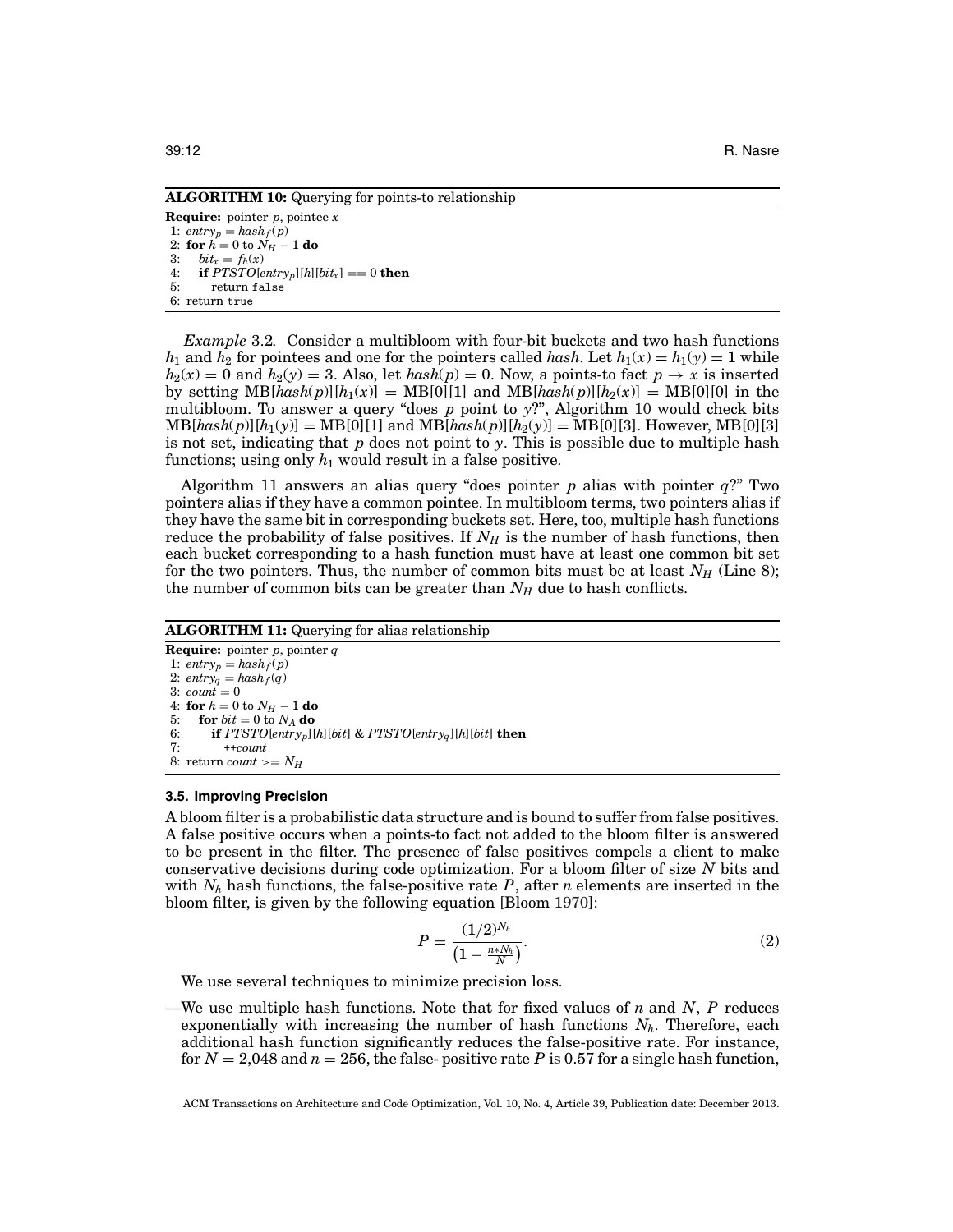which reduces to 0.33 for two hash functions and to 0.12 for four hash functions. Note that each hash function increases the space requirements linearly.

- —The analysis assigns a separate entry per pointer or basic block; that is, the hash function  $H_B$  is an identity mapping from a pointer to its bucket. As discussed in Section 3.2, this is necessary to ensure sound processing of KILL statements. However, this technique also improves precision by completely eliminating conflicts due to hashing pointers and by avoiding polluting the points-to information by pointers with a large points-to set (most bucket bits for such pointers are set to 1).
- —We bootstrap our analysis with a flow-insensitive points-to analysis. This helps us avoid imprecision in case of load and store statements due to multiple dereference dimensions proposed in flow-insensitive multibloom [Nasre et al. 2009], as discussed in Section 3.3.
- —We intersect FS points-to information with FI points-to information. It is well known that the points-to information computed for each pointer by a flow-sensitive analysis is a subset of that computed by a flow-insensitive analysis. However, due to approximation, our analysis may compute a superset of the flow-sensitive information but not strictly a subset of flow-insensitive information. We take advantage of bootstrapping to improve the analysis precision by *intersecting* the computed approximate points-to information with the flow-insensitive points-to information. This is done by storing *FIPTSTO* in a multibloom and then performing a bitwise-AND of each pair of corresponding buckets. Therefore, the final points-to sets are guaranteed to be subsets of flow-insensitive points-to sets. We have observed that this technique proves quite valuable in practice, especially in situations when a pointer involves many manipulations.

# **4. POINTS-TO ANALYSIS ON GPU**

The approximate flow-sensitive points-to analysis on the GPU is outlined in Figure 3. The host runs the main function, which starts with reading the input program, creating a Control-Flow Graph (CFG) out of it, and transferring the CFG to the GPU's main memory (Lines 2–4). The host code also calls the initialization kernel to zero out all the bits of the multiblooms (Line 5). It then calls another kernel, which computes the flow-insensitive inclusion-based points-to information *FIPTSTO* (Line 6), which is used for bootstrapping and approximating during the flow-sensitive analysis later. The flowinsensitive version is exact (i.e., it does not add any approximations to the points-to information representation) and uses sparse bit vectors to store points-to information.

The host code then repeatedly calls the main analysis kernel, which uses the controlflow graph and the points-to constraints to compute flow-sensitive points-to information, as described in Section 3.3. Each thread works on a statement to update its dataflow and points-to information, as shown in the processing kernel solvekernel. The kernel calls the corresponding algorithm (Algorithms 5–8) based on the statement type (Lines 19–26). In each iteration, a flag *changed* is transferred to the host to indicate if another iteration is necessary (Line 11). At the fixed point, the computed *PTSTO* multibloom is transferred to the host from the GPU device (Line 14). The computed points-to information can be queried for aliasing as discussed in Section 3.4.

#### **4.1. Parallelization**

The analysis is implemented in CUDA in a data-parallel manner by assigning threads to various program statements to be analyzed. We exploit massive multithreading on the GPUs to invoke the kernel solvekernel in a topology-driven manner; that is, each statement is considered to be *active* in each kernel invocation. On a CPU [Hardekopf and Lin 2011], a data-driven approach is preferred, which maintains an explicit worklist of active statements (or nodes in the constraint graph). A data-driven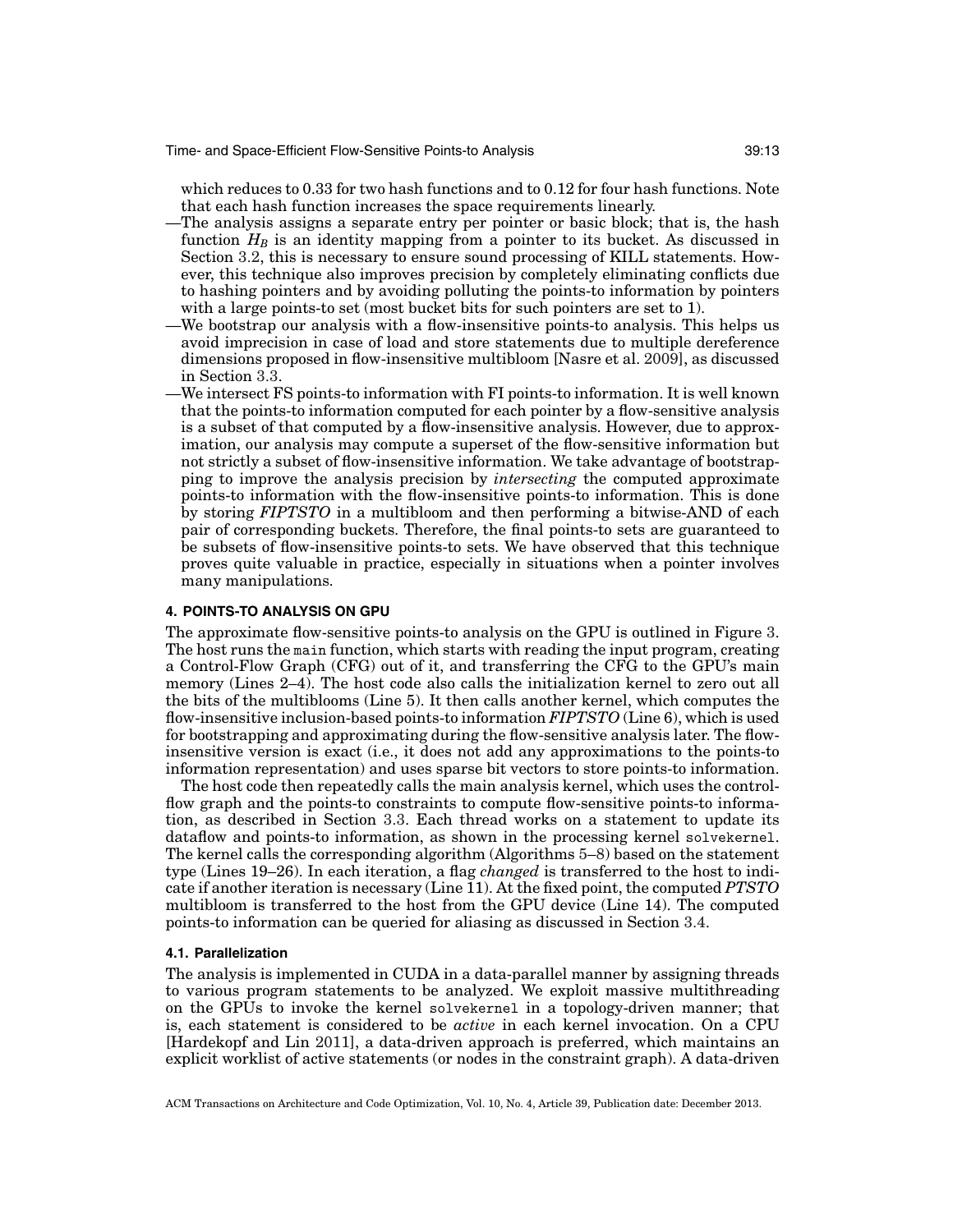|         | 1 main(P) {                                                |                             |  |  |  |  |  |  |
|---------|------------------------------------------------------------|-----------------------------|--|--|--|--|--|--|
| 2       | read input program P                                       |                             |  |  |  |  |  |  |
| 3       | create CFG                                                 |                             |  |  |  |  |  |  |
| 4       | transfer CFG                                               | // cpu $\rightarrow$ gpu    |  |  |  |  |  |  |
| 5       | initialize multiblooms                                     | $\frac{1}{2}$ gpu           |  |  |  |  |  |  |
| 6       | compute FI exact points-to                                 | // gpu, Andersen's analysis |  |  |  |  |  |  |
| 7       |                                                            |                             |  |  |  |  |  |  |
| 8       | $\mathbf{d}\mathbf{o}$ {                                   |                             |  |  |  |  |  |  |
| 9       | reset changed                                              | $\frac{1}{2}$ gpu           |  |  |  |  |  |  |
| 10      | solvekernel                                                | $\frac{1}{2}$ gpu           |  |  |  |  |  |  |
| 11      | transfer changed                                           | // $cpu \leftarrow gpu$     |  |  |  |  |  |  |
| 12      | } while changed                                            |                             |  |  |  |  |  |  |
| 13      |                                                            |                             |  |  |  |  |  |  |
| 14      | transfer PTSTO                                             | // $cpu \leftarrow gpu$     |  |  |  |  |  |  |
| $15 \}$ |                                                            |                             |  |  |  |  |  |  |
| 16      |                                                            |                             |  |  |  |  |  |  |
| 17      | solvekernel {                                              |                             |  |  |  |  |  |  |
| 18      | $stmt = getStatement(thread-id)$<br>// over each statement |                             |  |  |  |  |  |  |
| 19      | case stmt of                                               |                             |  |  |  |  |  |  |
| 20      | $p = \text{malloc}()$ : analyze_malloc(stmt)               | // Algorithm 5              |  |  |  |  |  |  |
| 21      | $p = \&q$ :<br>analyze_addressof(stmt)                     | // Algorithm 5              |  |  |  |  |  |  |
| 22      | analyze_copy(stmt)<br>$p = q$ :                            | // Algorithm 6              |  |  |  |  |  |  |
| 23      | analyze_load(stmt)<br>$p = \ast q$ :                       | // Algorithm 7              |  |  |  |  |  |  |
| 24      | analyze_store(stmt)<br>$\ast p = q$ :                      | // Algorithm 8              |  |  |  |  |  |  |
| 25      | analyze_phi(stmt)<br>φ:                                    | // Algorithm 9              |  |  |  |  |  |  |
| $26 \}$ |                                                            |                             |  |  |  |  |  |  |
|         |                                                            |                             |  |  |  |  |  |  |

Fig. 3. Points-to analysis on GPU.

approach is relatively more work-efficient. However, by employing a topology-driven GPU implementation, the analysis avoids the overheads of maintaining a centralized worklist.

*Synchronization.* Flow-sensitive multibloom is stored as an array of words in the GPU's global memory. Each word stores 32 bits of information. Write operations on multibloom are implemented in a lock-free manner by using atomic instructions, whereas read operations are synchronization free. In general, absence of synchronization may lead to data races; but in our case, since the multibloom information monotonically increases, the data race does not affect correctness. At the worst, a read operation may see stale points-to information and propagate it across pointers during the analysis. However, since the algorithm continues until a fixed point (determined using the *changed* flag in Algorithm 3), a read is guaranteed to see the updated information *sometime* in future.

*Locality.* One of the compelling advantages of our multibloom is its improved spatial locality. Since a multibloom has a static user-configurable size (unlike dynamically growing lists or graphs), it is allocated prior to the analysis in a contiguous chunk of memory. Further, buckets for a pointer corresponding to multiple hash functions are stored in contiguous memory since all our algorithms access each of the hash buckets for a pointer. We take advantage of the shared memory (on-chip cache) at the basic blocks to buffer parts of the multibloom. Thus, each thread processing a copy statement  $p = q$  copies each hash bucket of  $p$  into shared memory and then performs a bitwise-OR with *q*'s corresponding hash bucket, which is stored in global memory. After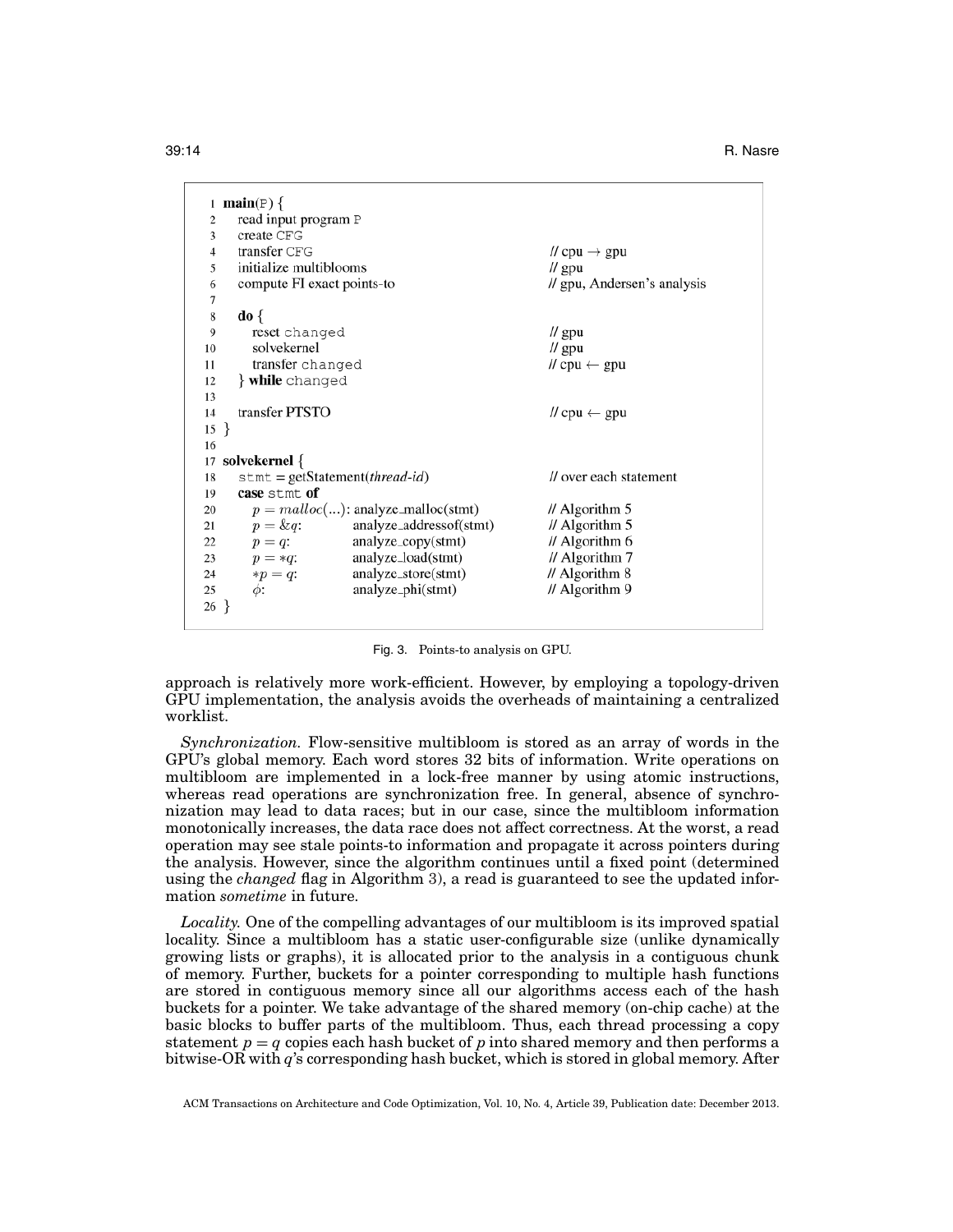all the bucket unions, the buckets in shared memory are written through to *p*'s buckets in global memory. This greatly improves access latency for *p*'s buckets. We target the copy statement (*analyze\_copy* routine) for this purpose since it is used by most other routines (like load, store, and phi).

Due to limited shared memory size available at the thread block (48KB on NVIDIA GPUs), exploiting locality in this manner puts some limits on the bucket size and the number of hash functions. For instance, if the number of threads per block is 1,024, then 12 words of shared memory are available per thread. If the bucket size is set to 64 bits (two words), then the analysis can use a maximum  $12 / 2 = 6$  hash functions (which suffices for moderately sized programs). The number of hash functions can be increased by either reducing the bucket size or by reducing the number of threads per block. For instance, by reducing the number of threads to 256, 12 hash functions with bucket size of four words can be configured. However, reducing the number of threads reduces the amount of parallelism, hampering performance. Therefore, we split the bucket copying to process hash buckets one by one (instead of all of them at once). Thus, *analyze\_copy* copies the first hash bucket of *p* in shared memory, performs a bitwise-OR with *q*'s first bucket (from global memory), writes through *p*'s bucket back to global memory, and then brings *p*'s next bucket into shared memory. This process splitting is valid because individual hash functions of a multibloom are independent. It makes the number of hash functions *N<sup>H</sup>* independent of the shared memory size. In our example, with 1,024 threads per block, all 12 words of per-thread shared memory are available for a bucket and the number of hash functions can be set to an arbitrarily large value.

*Reducing Thread Divergence.* GPU threads are divided into SIMD lanes called warps or wavefronts. All threads in a warp must execute in lock-step. If warp threads evaluate branches differently and execute different instructions, then the hardware divides threads into chunks, with each chunk executing the same instruction. These chunks are executed sequentially until they all converge again. This phenomenon is called thread divergence. It reduces parallelism and, thus, performance. For the best execution time, thread divergence must be avoided. If points-to statements are assigned to threads, then different warp threads may execute a different number of instructions, leading to thread divergence. For instance, a load statement is more expensive to analyze than a copy statement, which, in turn, is more expensive than an address-of statement. To reduce thread divergence, we divide the statements into groups based on the statement type: address-of/malloc, copy, load/store/phi. These groups are then laid out contiguously to threads. This assigns less expensive copy statements to consecutive warp threads and also more expensive load/store/phi statements to another set of consecutive warp threads. Thus, except at the boundaries of these groups, warp threads are almost always synchronized, reducing thread divergence. Address-of and malloc statements need to be executed only once prior to the analysis, since they do not affect points-to information further.

*Load Balance.* Despite reducing thread divergence, our analysis suffers from load imbalance. To understand why this happens, consider two warps, one analyzing copy statements and another analyzing load statements. Due to different amounts of information processed, there is a huge imbalance among the two tasks. Load imbalance may lead to poor work efficiency and reduced resource utilization, ultimately affecting performance. We address this issue with the observation that the more expensive operations (load/store/phi statements) are wrappers over the less expensive operation (copy). Therefore, it is possible to perform task assignment using the primitive copy operation. To achieve this, we maintain a dynamically growing task array, which keeps track of all the copy operations to be performed in the next iteration of the analysis.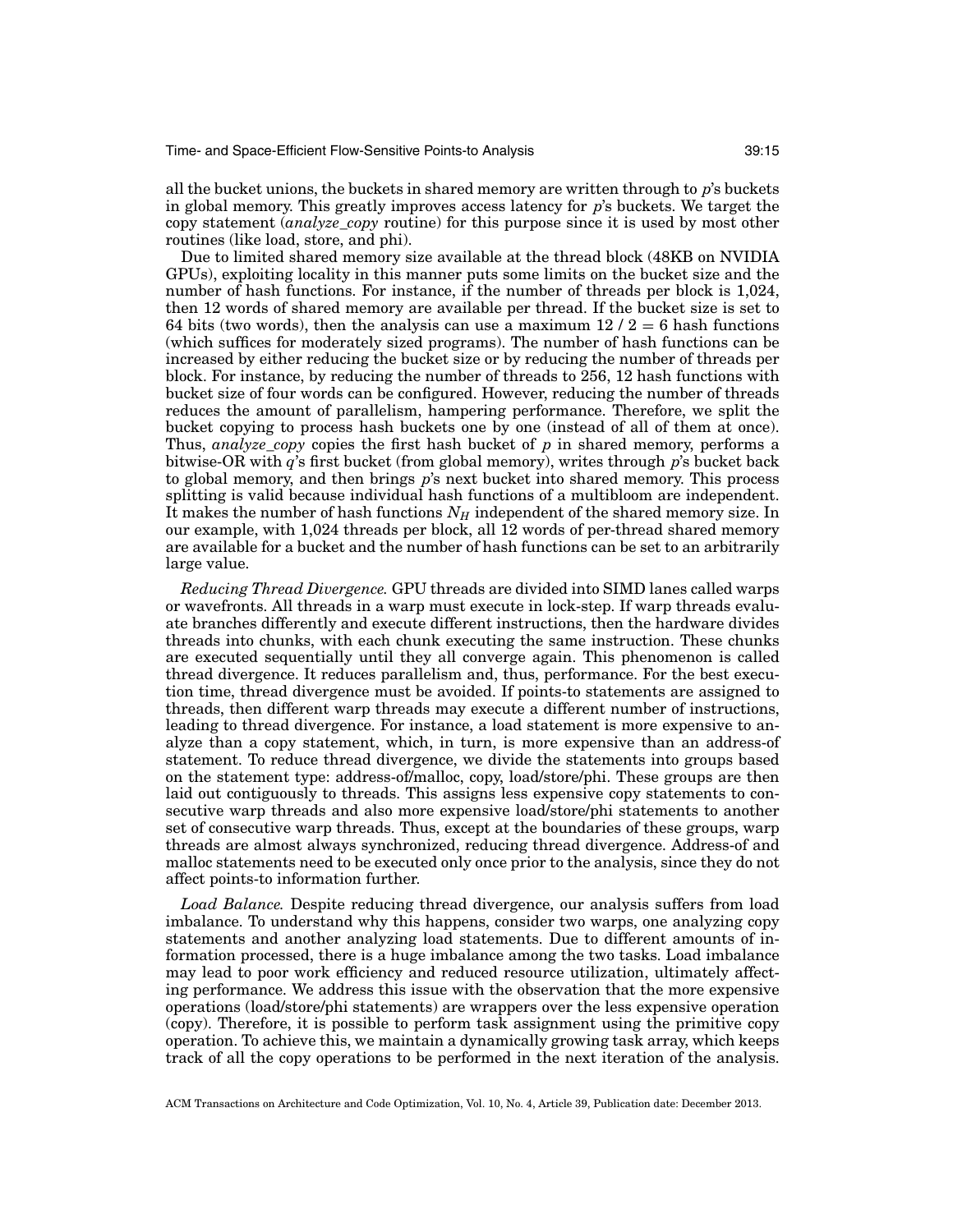

Fig. 4. Task array allocation (see Example 4.1).

A load/store/phi operation adds multiple tasks to this task array. Threads are then assigned to these tasks instead of individual statements as we assumed so far. The task assignment is done based on the thread id; that is, a thread with id *i* handles the copy operation at entry  $i$  in the task array. Thus, the analysis now involves two synchronous steps. In the first step, threads are assigned to load/store/phi statements, which push copy operations to the task array. In the second step, threads are assigned to each copy task in the task array. At the beginning of the analysis, all copy statements are added to the task array. The task array is implemented as two fixed-sized associative arrays: one for the source and another for the target pointer of the copy operation. The task array supports concurrent task pushing by atomic increments of a single integer maintained, representing the array size. Use of a task array achieves perfect load balancing in the second step of execution, since each copy operation involves executing congruent sets of instructions by different threads (on different buckets).

*Example* 4.1. Consider a program with the following statements:  $p = \&a a =$  $\&x b = a; c = *p$ , as shown in Figure 4. Here, the address-of statements are analyzed only once and the points-to information is updated as  $p \rightarrow a, a \rightarrow x$ . The task array is initialized with all the copy statements, in this case  $b = a$ . This statement is analyzed in the first iteration (by a single thread in this example), updating *b*'s points-to information. Prior to the second iteration, the load statement  $c = *p$  is processed to add the copy statement  $c = a$  into the task array. Thus, the task array now contains two copy statements,  $b = a, c = a$ . Both these statements are analyzed in parallel in the second iteration. Note that the former copy statements (added in previous iterations) need to be analyzed again in the future iterations because the points-to information of the source pointer may have changed.

*Memory Coalescing.* The GPU's memory subsystem is optimized for warp-based processing. If the 32 warp threads access 32 contiguous words, then the hardware combines those memory accesses and issues a single memory request to the memory controller. This phenomenon is called *memory coalescing* and is critical for high performance. If warp threads perform uncoalesced memory accesses, then the hardware has to make multiple memory requests to fetch the required data. While it is difficult to perform coalesced memory accesses when points-to information is stored as lists or sparse bit vectors, flow-sensitive multiblooms can be accessed in an efficient manner on a GPU due to their regular structure. We store hash buckets of pointers in a column-major order instead of the row-major order. Thus, if two warp threads are assigned to consecutive pointers, their copy operations are fully coalesced. Further, corresponding hash buckets of consecutive pointers are interleaved for coalesced accesses. Thus, the first hash bucket of pointer  $p_1$  is stored, followed by the first hash bucket of pointer  $p_2$  (in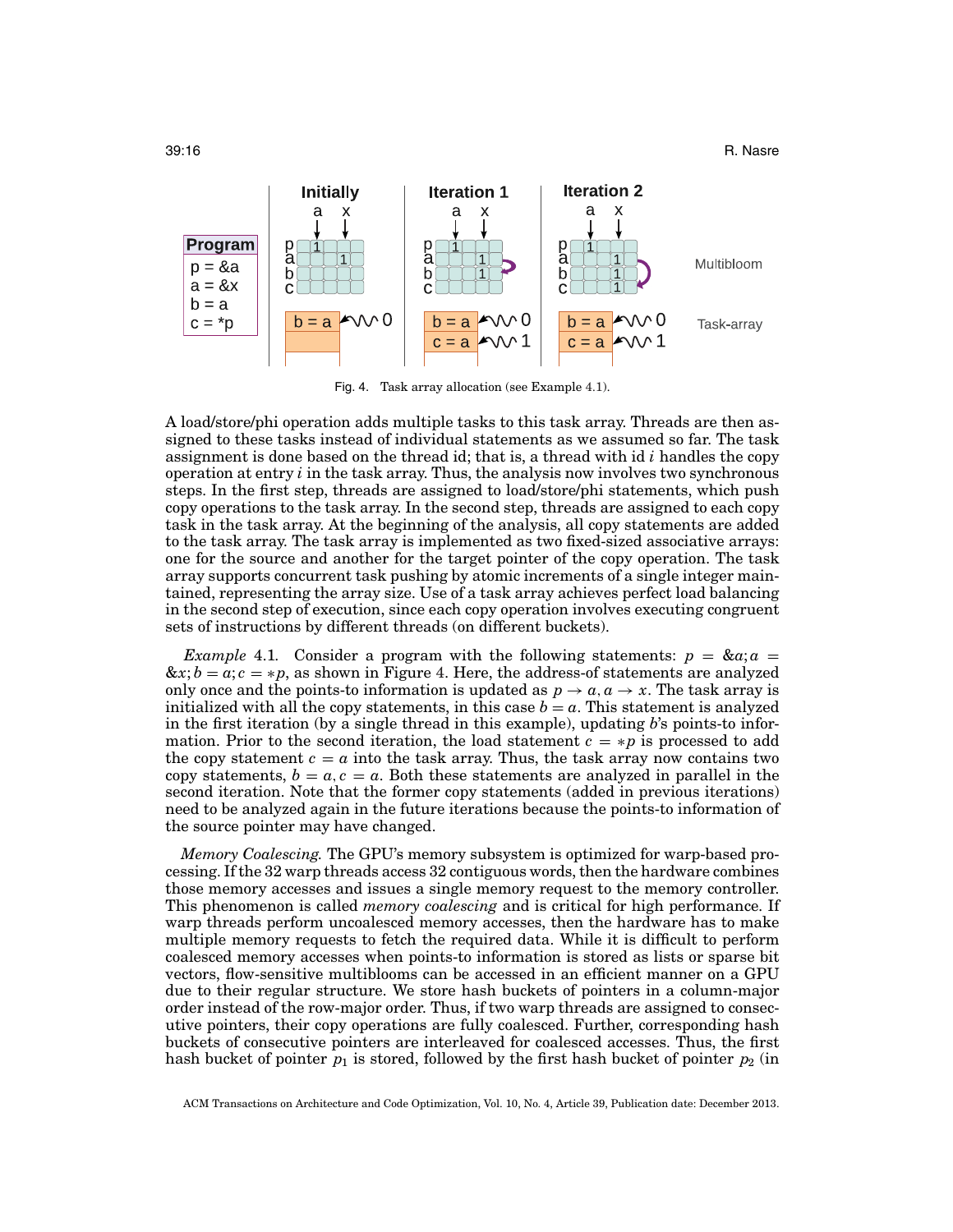column-major order), and so on. However, a column-major order alone does not guarantee coalesced accesses; consecutive pointers should also be assigned to consecutive warp threads. This is difficult because each thread operates on a copy task and the tasks are arbitrarily assigned to threads, without any exploitable ordering between them.

We solve this issue by sorting the task array before assigning it to threads. The pair of identifiers corresponding to the target and source pointers in the copy operations acts as the composite sorting key. Thus, all copy operations are sorted on the target pointer's identifier, and for the same target pointer, operations are sorted on the source pointer's identifier. Sorting ensures that copy operations on pointers with consecutive identifiers appear consecutively in the task array and hence get assigned to consecutive warp threads. This, combined with the column-major storage of the multibloom, helps in improving memory coalescing, resulting in improved throughput.

Sorting can be efficiently implemented on GPUs using a barrier-based divide-andconquer way [Satish et al. 2009, 2010]. Still, one may argue that repeated sorting (once per iteration) has a high cost—and this is indeed the case, as observed in our experiments. However, sorting also enables the following key optimizations, whose combined effect improves the overall performance. First, copy operations with the same target appear together and are (almost always) assigned to multiple threads in the same warp. While executing the copy operations, warp threads use CUDA-supported thread-voting functions and share the on-chip shared memory for efficiently copying buckets from different source pointers. Second, sorting helps ensure unique tasks in the task array. Thus, while adding a new task  $p = q$ , a simple binary search in the array suffices to check if the task is already present. Note that this is critical because multiblooms do not track pointees explicitly and hence have no way of checking if a particular pointee was already added. By avoiding duplicate tasks, we improve work efficiency and the storage requirement considerably, in turn improving performance. For instance, without a sorting phase (and, therefore, without removing any duplicates), *tshark* can be analyzed in 112.7 seconds, whereas with sorting of the task array, the analysis completes in 90.4 seconds despite a sorting overhead of 4.6 seconds (across all the analysis iterations).

# **5. EXPERIMENTAL EVALUATION**

We perform our experiments on a 1.15GHz NVIDIA Tesla C2070 GPU with 6GB of main memory and 448 cores distributed over 14 Streaming Multiprocessors (SMs). This Fermi-based GPU has 64kB of fast memory per SM that is split between the L1 data cache and the shared memory. All SMs share an L2 cache of 768kB. We compiled the CUDA programs (see later) with *nvcc* version 4.1 and the *-O3 -arch*=*sm\_20* flags.

To run the CPU code, we used a Nehalem-based machine running Ubuntu 10 with 12 quad-core 2GHz Xeon processors. The 48 CPU cores share 128GB of main memory. Each core has a 64kB L1 cache and a 256kB L2 cache. Each processor has a 16MB L3 cache that is shared among its four cores. Since the analysis is serial, we ran the code as a single-threaded application.

In the evaluation, we used six large open-source programs. Their characteristics (lines of source code, number of statements, and number of pointers) are given in Figure 5. The largest program tshark is ∼2 million lines and has ∼1.8 million pointsto constraints. Most of these programs have been used by other researchers before [Hardekopf and Lin 2011, 2012].

We implemented our multibloom-based flow-sensitive points-to analysis in CUDA and LLVM [Lattner and Adve 2004] using the NVPTX backend, which transforms an LLVM bitcode to PTX assembly [NVPTX 2012]. The complete analysis takes place in two phases. In the first phase, the LLVM front-end parses the input C program and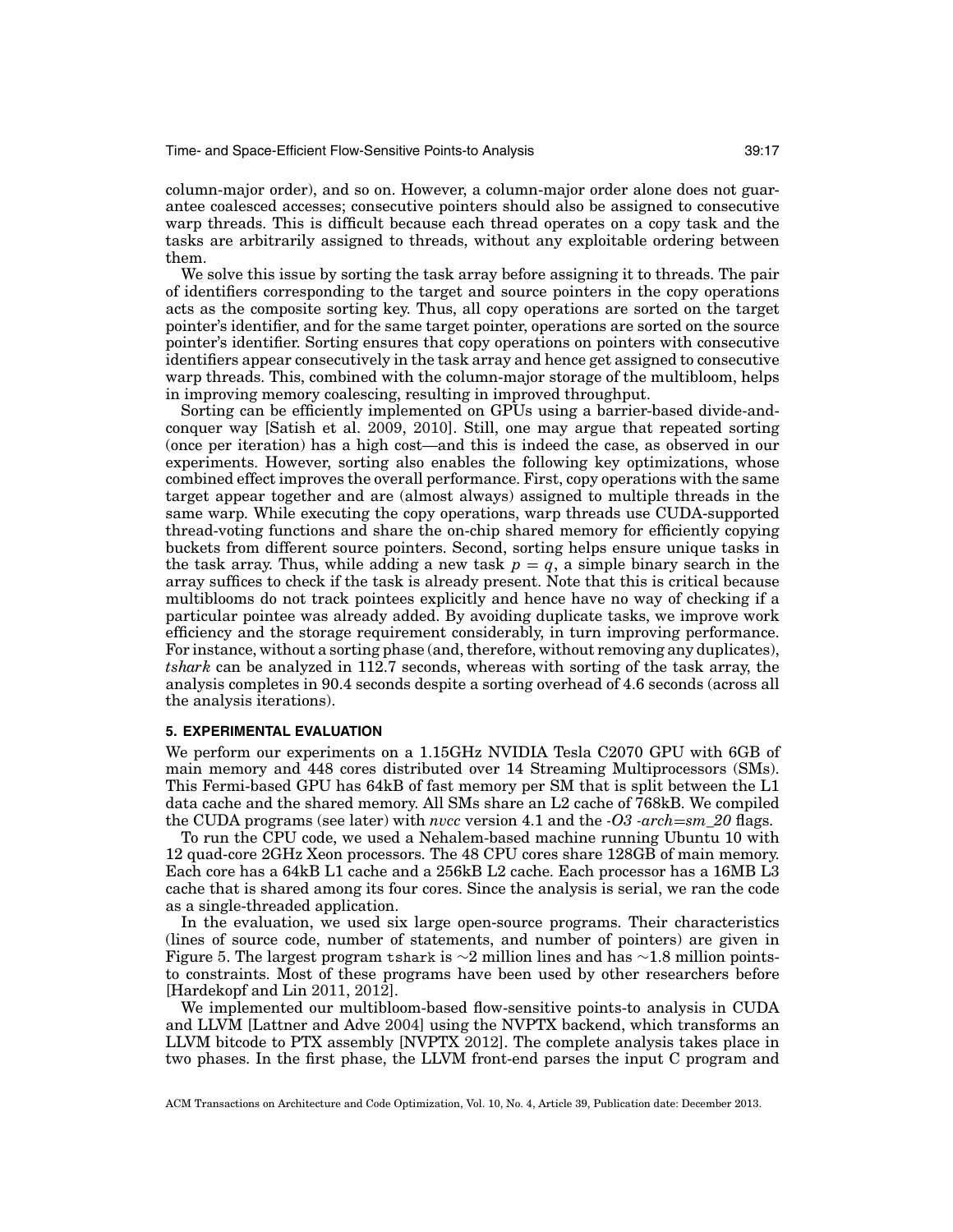| Characteristics |      |         | Time(s) | Speedup | Mem(MB) | Reduction(x) |         | Precision(%) |         |
|-----------------|------|---------|---------|---------|---------|--------------|---------|--------------|---------|
| B/M             | KLOC | Stmt(K) | Vars(K) | sfs     | bloomfs | sfs          | bloomfs | sfs          | bloomfs |
| tshark          | .946 | 1.789   | 1.952   | 624     | 6.9     | 6.284        | 3.7     | 100          | 98.6    |
| linux           | .503 | 420     | 2.071   | 740. ا  | 11.5    | 7.529        | 4.3     | 100          | 95.3    |
| hphp            | 877  | 682     | 853     | .429    | 10.4    | 6.472        | 8.8     | 100          | 93.7    |
| gimp            | 877  | 649     | 752     | 962     | 4.7     | 4.310        | 6.7     | 100          | 98.5    |
| gdb             | 475  | 362     | 529     | 529     | 6.4     | 2,430        | 5.4     | 100          | 97.6    |
| gs              | 438  | 489     | 639     | .583    | 9.1     | 4.494        | 8.2     | 100          | 96.4    |

Fig. 5. Benchmark characteristics and performance of the configuration Vars-8-160.

transforms it into LLVM intermediate representation, and the NVPTX backend transforms the IR into its PTX assembly. In the second phase, a CUDA compiler transforms the assembly into executable code and executes the analysis on the GPU. Initially, the LLVM front-end transforms top-level variables into SSA form. Our pointer analysis pass collects points-to constraints and allocates storage on the GPU. The storage is required for the constraints, the CFG, and the multiblooms. CFG is represented in a compressed sparse-row storage (CSR) format, with all edges stored in an array and each node maintaining an offset into the edges array at the start of its edge list [Nasre et al. 2013]. The communication phase transfers the CFG and the constraints to the GPU memory as discussed in Algorithm 3 and, in the end, transfers the computed points-to solution back to the CPU. The compute phase runs the kernel repeatedly on the GPU, which computes points-to information until a fixed point. We time both the compute phase and the communication phase and report all the global memory allocated on the GPU.

For implementing multiblooms, we used several additive and rotative string hashing algorithms [Partow 2013]. We experimented with several values for various constants (prime numbers used in hashing) and chose the ones that provided the best precision.

We compare our bloom-filter-based flow-sensitive points-to analysis, named bloomfs, with Hardekopf and Lin's sparse flow-sensitive exact points-to analysis, named sfs [Hardekopf and Lin 2011], downloaded from Hardekopf's website. Both analyses use the same LLVM framework. We ran each program thrice and report the minimum time for both bloomfs and sfs; the memory requirement and the precision remain fixed across runs for the same program. As an auxiliary bootstrapped analysis (which computes *FIPTSTO*), both the variants use Andersen's inclusion-based points-to analysis [Andersen 1994] but with different implementations: For sfs it is implemented in C++ (as part of the software downloaded from Hardekopf's website) and runs on the CPU, while for bloomfs it is implemented in CUDA and runs on the GPU [Nasre et al. 2013]. Both implementations compute the same flow-insensitive points-to information.

#### **5.1. Analysis Performance**

Figure 5 shows the effect on analysis time, memory requirement, and precision for the two flow-sensitive variants. The analysis time and memory for sfs are those reported by the executable, and we consider its precision as the base since it is an exact analysis; hence, its precision is set to 100%. sfs times allocation and initialization of data structures, optimizing constraints and the main solve routine, and reports all the memory used by the process by the end of the analysis. The analysis time for bloomfs covers steps 4–14 from Algorithm 3, which includes transfer of points-to constraints, multibloom initializations, computing initial flow-insensitive points-to sets, computing flow-sensitive points-to solution, and transforming the results back to the CPU. The reported memory includes that for the CFG, *FIPTSTO*, the points-to constraints, and the multiblooms. We used the gettimeofday function to measure time and noted the CPU memory usage from the /proc file system as done by sfs, while counting all the cudaMalloced memory for bloomfs.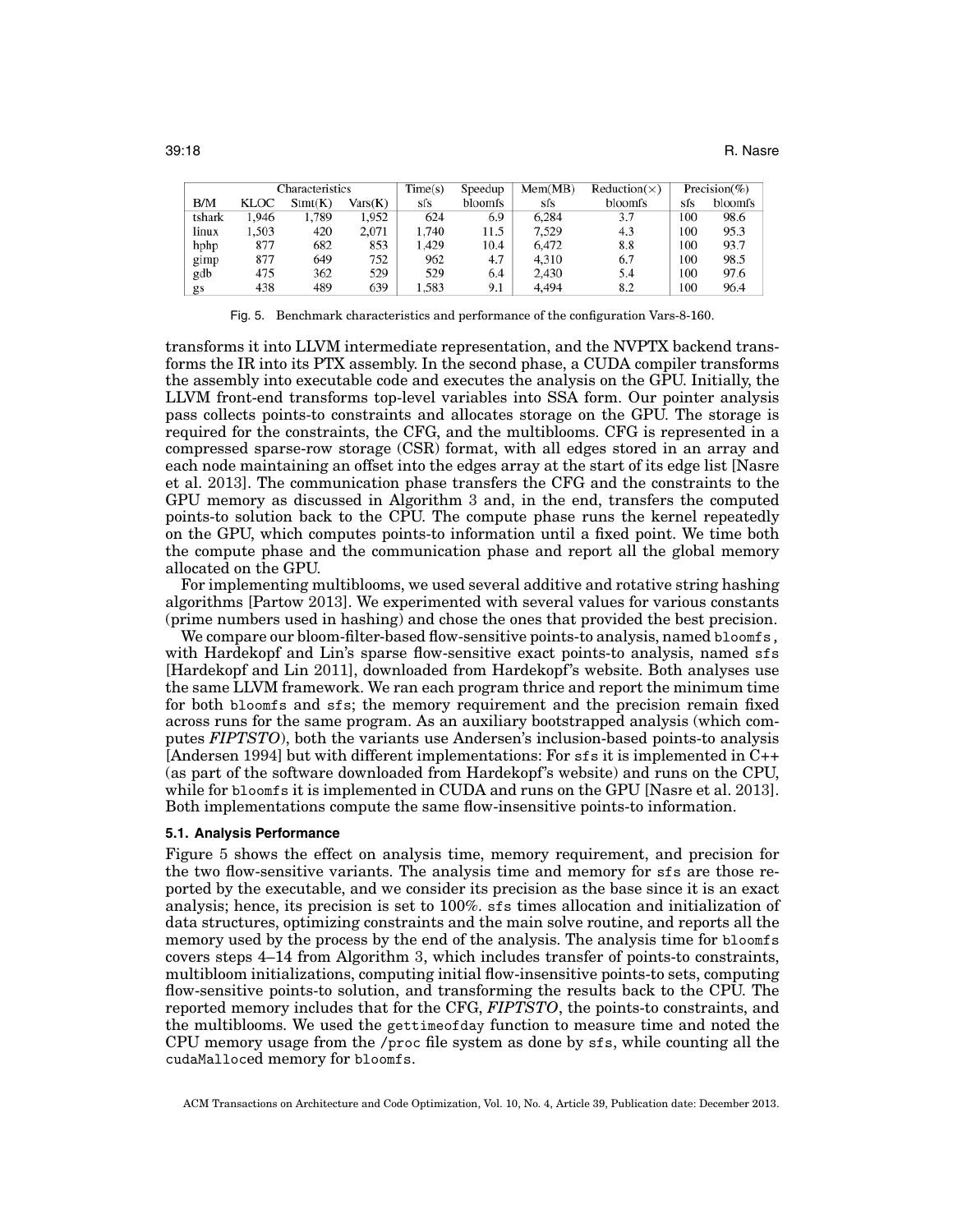With 100% precision, bloomfs must compute the same information as that computed by sfs. However, being an approximate analysis, bloomfs is less precise than an *exact* flow-sensitive analysis. Therefore, it is imperative to measure the precision loss due to approximations added by the multibloom-based analysis. Unfortunately, it is difficult to compute the precision for bloomfs relative to that of sfs as the former's points-to information is not stored explicitly. To address this issue, we rely on LLVM's alias analysis evaluator (*aa-eval*), which queries a points-to analysis pass with pairs of pointers from the program and calculates a percentage of queries that have been answered as "not alias." A higher value of the *NoAlias* percentage usually indicates better precision. In our case, since bloomfs computes a superset of the points-to information computed by sfs, *NoAlias* percentage is a faithful indicator of relative precision. We normalize the *NoAlias* percentage obtained with running bloomfs with respect to that obtained with running sfs.

Since the analysis runs in the second phase as a separate program, we faced the difficulty of how to use the analysis results in LLVM for alias queries (and for running other client analyses). We addressed this issue by creating a third phase in which the result of the second phase (the points-to multibloom) is read from a file on disk and is used to answer queries. Since the multibloom does not involve any pointer-based data structures, it is easy to dump to and reload from disk. The third phase invokes another alias analysis pass with the same input program (as in the first phase), which loads the PTSTO multibloom from the disk and answers queries from the alias analysis evaluation (*-aa-eval*) pass. We do not account for the time taken for the disk I/O in our timing measurements.

We experimented with several configurations for the multiblooms. The results in Figure 5 are reported for the configuration  $N_B$ - $N_H$ - $N_A$  = Vars-8-160. Thus, each pointer has a separate entry with 8 hash functions and 160 bits for each bucket (totaling Vars  $* 8 * (160/8)$  bytes per multibloom). From the analysis time results in Figure 5, we find that our GPU implementation can parallelize the analysis, well achieving up to  $11.5\times$  speedup (geomean 7.8 $\times$ ). This is possible because of several algorithmic and architectural optimizations discussed in Section 4 that are possible because of the regular structure of multibloom. Use of multibloom improves locality, reduces thread divergence and load imbalance, and enables coalesced memory accesses. Bloom filters have been primarily designed for space-time tradeoffs [Bloom 1970], and we observe the significant space savings from the memory results. We report the memory required by sfs and reduction factor achieved by bloomfs. sfs stores points-to information in binary decision diagrams (BDDs), while bloomfs uses multiblooms. Overall, approximating the points-to information using multiblooms reduces the storage requirement by a significant factor (geomean  $5.9\times$ , maximum  $8.8\times$  for hphp). This is not surprising since we store only a few bits per points-to pair (equal to the number of hash functions) compared to BDDs, which require bits logarithmic in the number of inserted elements. In addition, BDDs are irregular data structures, require frequent modifications to the underlying hierarchical structure, exhibit poor spatial locality, and pose challenges for parallelization. BDDs are well suited for storing large amounts of mostly static information (e.g., state diagrams or search spaces) but may not be the best choice for dynamically changing information such as points-to.

The last columns of Figure 5 show the imprecision due to false positives in the multibloom, in terms of *NoAlias* percentage, relative to that of sfs. We observe that it loses less than 5% precision compared to the exact analysis. The precision is an artifact of our design decisions about bootstrapping the analysis, multiple hash functions, and intersecting *FSPTSTO* and *FIPTSTO*, as discussed in Section 3.5. Precision can be improved further by changing the multibloom configuration, at the cost of additional analysis time and storage. For example, configuration Vars-16-160 improves precision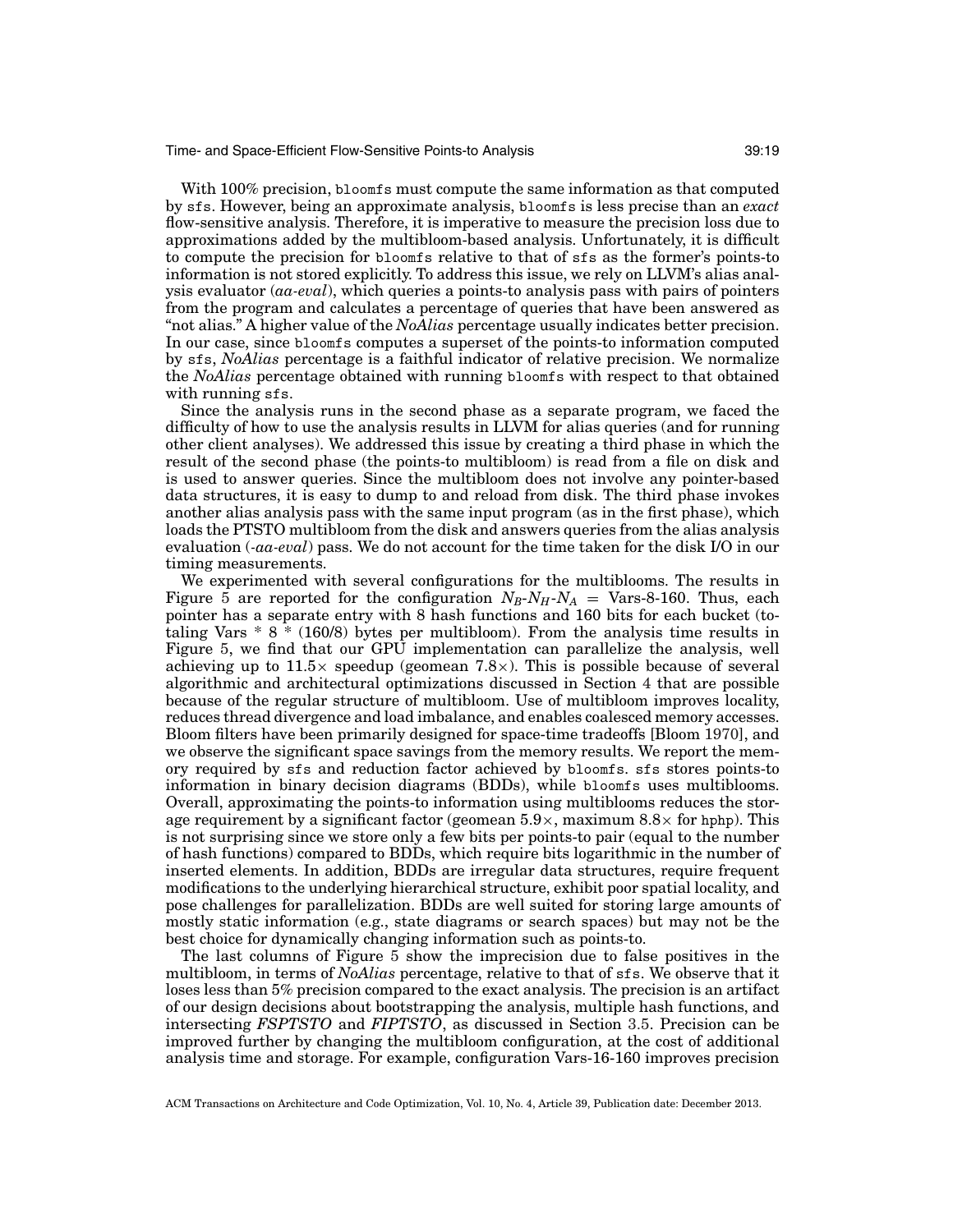|        |       | Time(s) | Memory(MB) |         |  |
|--------|-------|---------|------------|---------|--|
| B/M    | gpufi | bloomfs | gpufi      | bloomfs |  |
| tshark | 2.4   | 90.4    | 714        | 1,681   |  |
| linux  | 11.6  | 151.3   | 760        | 1,737   |  |
| hphp   | 15.7  | 137.4   | 250        | 732     |  |
| gimp   | 5.9   | 204.7   | 225        | 646     |  |
| gdb    | 3.3   | 82.7    | 175        | 452     |  |
| gs     | 15.8  | 174.0   | 197        | 547     |  |

Fig. 6. Relative performance of flow-insensitive and flow-sensitive GPU versions (bloomfs configuration is Vars-8-160).

to within 2% of the exact analysis with a  $4.8\times$  speedup and a  $3.1\times$  memory reduction (see Section 5.3).

# **5.2. Comparison against Flow-Insensitive Analysis**

To assess the relative performance of our parallel flow-sensitive analysis, we compare it with the state-of-the-art flow-insensitive GPU implementation of points-to analysis [Mendez-Lojo et al. 2012], referred to as gpufi. We emphasize that since the two versions execute different algorithms and compute different information, this comparison should only be used as a rough estimate of the performance difference. gpufi uses sparse bit vectors to represent the points-to information, whereas bloomfs uses multiblooms. gpufi is optimized for warp-based execution and the bit vector is customized for coalesced memory accesses. It assigns a single thread block to each SM, whereas our bloomfs implementation assigns multiple blocks to better hide the memory latency. gpufi is a standalone program and is not an LLVM pass. Therefore, we converted each benchmark's pointer-related statements into a format that gpufi expects. We executed both gpufi and bloomfs on the same GPU. The analysis times and the memory requirements for the two analyses are presented in Figure 6. From the results, we observe that there is an order of magnitude  $(15.4\times)$  difference between the analysis times of the two versions. This is an artifact of the large number of dataflow and points-to information propagations required for a flow-sensitive analysis. We also report the memory requirement of gpufi versus bloomfs. gpufi uses a custom memory allocator, which preallocates 3,930MB of global memory on the GPU. Therefore, we modified the implementation to report only the used portion of this preallocated chunk. We observe that, on average, gpufi uses  $2.5 \times$  less memory than bloomfs (maximum 760MB for *linux*).

While it is not the focus of this work, we also compared the precision of the flowinsensitive Andersen's analysis fi against that of the flow-sensitive analysis sfs. We found that the precision improvement due to flow sensitivity differs across benchmarks. On average, the *NoAlias* percentage for our benchmark suite is 82.6% for fi, whereas it is 91.4% for sfs (88.7% for bloomfs). The smallest benefit is obtained for tshark (84.9% for fi versus 85.1% for sfs), whereas flow sensitivity is most useful for gs (86.8% for fi versus 93.4% for sfs). Note that for both fi and sfs, the LLVM IR is in SSA form for top-level variables (non-address-taken variables).

#### **5.3. Effect of Multibloom Configurations**

Recall that a user can alter various configuration parameters of the multibloom: number of pointer entries *NB*, number of hash functions *NH*, and number of bits per bucket *N*<sup>*A*</sup>. We experimented with several values for these tunable parameters:  $N_B \in \{Vars\}$ , *N<sub>H</sub>* ∈ {4, 8, 12, 16}, and *N<sub>A</sub>* ∈ {32, 64, 160, 320}. The overall effect for these 16 configurations is shown in Figure 7, sorted on average precision across all the benchmarks.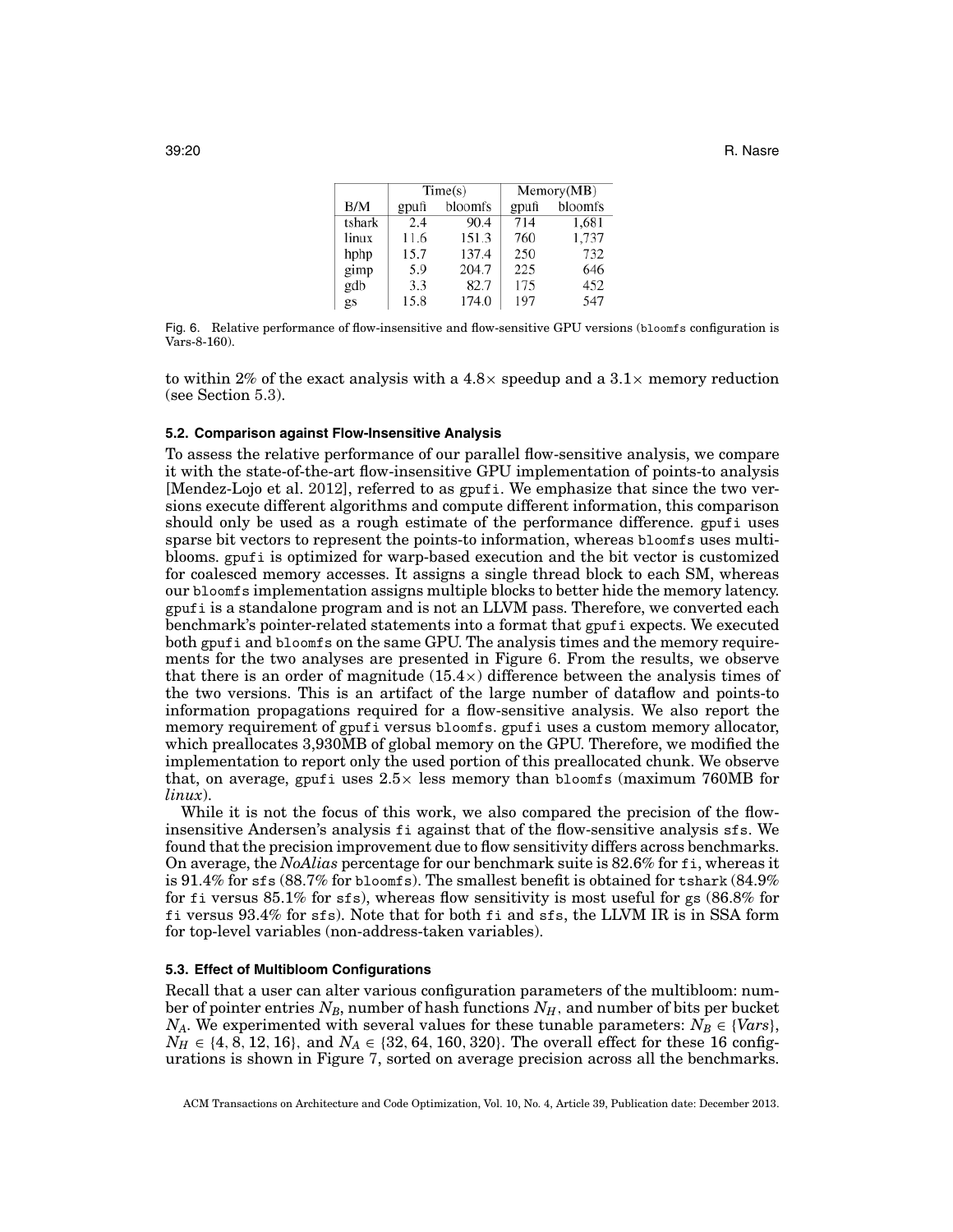

Fig. 7. Effect of various configurations on analysis time, precision, and memory requirement.

The left y-axis shows the average precision, while the right y-axis shows the average speedup achieved as well as the average memory reduction.

We observe that average precision improves considerably with increasing *N<sup>H</sup>* and slowly with increasing *NB*. Smaller multibloom configurations provide great memory savings (up to 37.5 $\times$  reduction for  $N_H = 4$ ) as well as good speedups (up to 8.9 $\times$ ). Such configurations are well suited in scenarios where precision is not the primary objective. For high-precision requirements, it is beneficial to increase  $N_H$  and  $N_B$  with moderate speedups  $(4-6\times)$  and some memory savings  $(1-3\times)$ . However, the most interesting use case is to choose a configuration such that we obtain balanced benefits on all three fronts (see Figure 1). Several multibloom configurations achieve precision within 5% of that of an exact analysis with over  $5\times$  speedup and memory savings by a factor. For instance, configuration Vars-8-64 achieves 94.9% precision with  $8.2 \times$  speedup and  $13.5 \times$  reduced memory. Multibloom enables a client to choose an appropriate configuration to suit its needs.

*Effect of Optimizations on Precision.* We now discuss the effect of various optimizations to improve analysis precision (refer to Section 3.5). Depending on the program, one requires a different number of hash functions to achieve reasonable precision. For smaller programs (like 179.art, 183.equake from SPEC 2000), a few (two to eight) hash functions suffice [Nasre et al. 2009]. For larger programs, as in this work, the number of hash functions must be increased up to 16 to achieve good precision. For instance, increasing the number of hash functions from 4 to 16 improves the precision of the analysis from 89.0% to 96.0% (for *N<sup>A</sup>* = 32). Intersecting *FIPTSTO* and *FSPTSTO* improves precision by another 3.4% on an average across all the benchmarks (maximum  $5.7\%$  for hphp).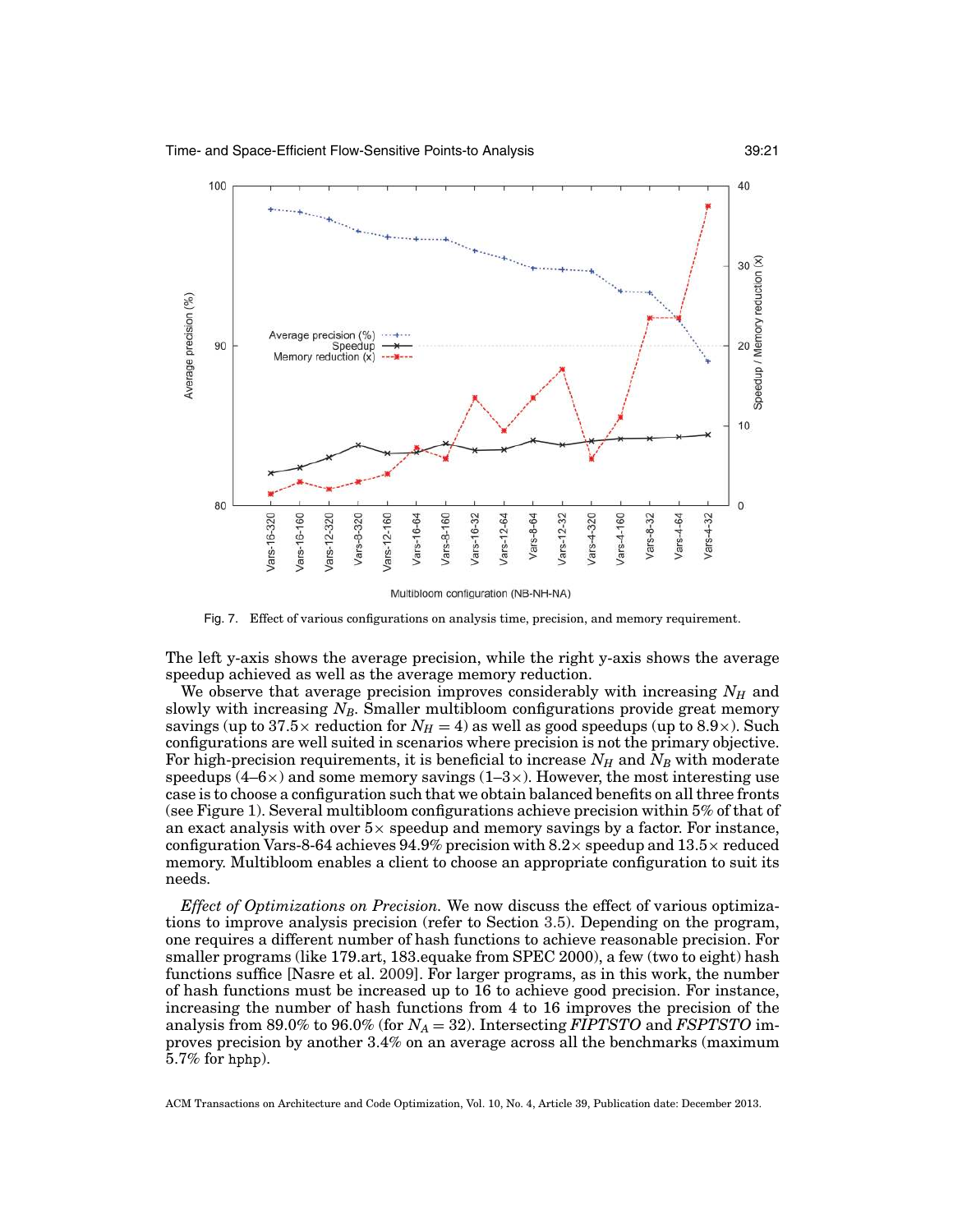|        |       | LICM          |     | ADCE    |
|--------|-------|---------------|-----|---------|
| B/M    | sfs   | bloomfs       | sfs | bloomfs |
| tshark | 8.561 | 8,291 (97%)   | 40  | 38      |
| linux  | 3.852 | 3,637 (94%)   | 11  | 11      |
| hphp   | 6.490 | $6,046$ (93%) | 35  | 33      |
| gimp   | 5,139 | 5,039 (98%)   | 33  | 28      |
| gdb    | 4,072 | 3,903 (96%)   | 19  | 16      |
| gs     | 6,392 | 6,080(95%)    | 21  | 17      |

Fig. 8. Effect of precision on clients. For LICM, the results show the number of load instructions hoisted. For ADCE, the results show the number of basic blocks removed. The multibloom configuration evaluated is Vars-8-160.

#### **5.4. Effect on Client Analyses**

Although the *NoAlias* percentage provides some measure of precision, it is not a completely faithful indicator because the queries are simply  $\binom{n}{2}$  combinations of pointers in the program. More importantly, precision of points-to analysis is better decided by the clients that use it. Therefore, in this section, we evaluate our multibloom-based flow-sensitive analysis using two clients: Loop-Invariant Code Motion (LICM) and Aggressive Dead Code Elimination (ADCE). Our goal is to check how the loss in precision due to multibloom's false positives affects real program transformations.

LICM uses alias information for promoting memory loads/stores to registers. The promotion is possible if there are no aliases to the loaded/stored memory location. ADCE is a transformation pass to remove redundant computations from the program. It uses the computed alias information to find out functions without any side effects and deletes calls to such functions.

We fed back the computed points-to information to our LLVM pass in the third phase as discussed in Section 5.1 and used that to answer queries from the clients. The results are shown in Figure 8 for our set of benchmarks for both the exact analysis on the CPU and the approximate analysis on the GPU for configuration Vars-8-160. For LICM, we show the number of load instructions promoted to registers, and for ADCE, we show the number of basic blocks identified as redundant. We observe that the precision obtained by our approximate analysis is close to that by the exact analysis. In particular, bloomfs promotes 95.6% loads compared to that by sfs. For the multibloom configuration Vars-16-160, bloomfs achieves a better precision of 96.8%.

bloomfs is relatively more imprecise for ADCE under configuration Vars-8-160; ADCE is able to remove only 89.6% basic blocks compared to the situation when it uses sfs. However, a salient feature of multibloom is its ability to trade off analysis time for better precision. With configurations Vars-16-160 and Vars-32-192, ADCE is able to remove 92.7% and 94.4% basic blocks, respectively.

These results show that our multibloom-based parallel implementation of flowsensitive points-to analysis can be a practical solution for large C programs.

# **6. RELATED WORK**

We now compare and contrast our work with earlier approaches. We divide the related work into three categories: parallel pointer analysis, sequential pointer analysis, and the use of bloom filters.

*Parallel Pointer Analysis.* Parallel points-to analysis is only moderately explored in literature. However, there is convincing evidence that pointer analysis can benefit by parallelization on the multicore and the many-core platforms.

Mendez-Lojo et al. [2010] propose the first parallel implementation of flow-insensitive inclusion-based points-to analysis by exploiting the constraint graph formulation. The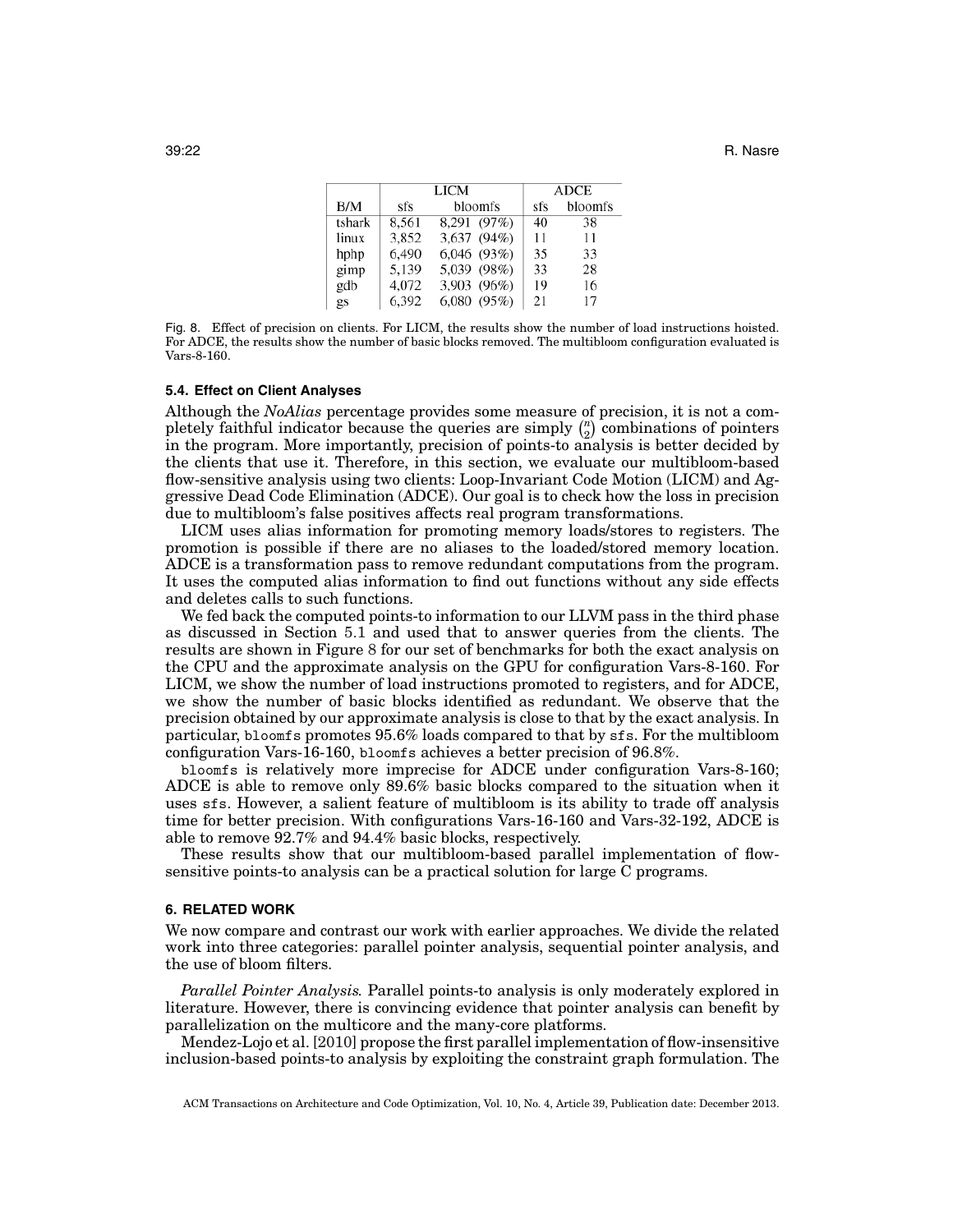work models points-to analysis using graph-rewrite rules and shows that graph formulation helps in easy exploitation of amorphous data parallelism available in irregular algorithms such as pointer analysis. This work, based on speculative execution on multicore systems, has been extended to GPUs by exploiting several architectural features [Mendez-Lojo et al. 2012]. In particular, the dynamic constraint graph is built using warp-size sparse bit vectors to reduce thread divergence and achieve memory coalescing. Further, propagation of points-to information is modeled using a *pull*-based mechanism (in contrast to a *push*-based mechanism) to ensure single-writer policy and, in turn, reduce synchronization. In comparison, we parallelize computationally more expensive flow-sensitive pointer analysis and model it using a multibloom instead of a graph. Our performance considerations on the GPU remain the same as those of Mendez-Lojo et al.; however, we reduce thread divergence by grouping the same kinds of points-to constraints, achieve memory coalescing using a sorted task array, and use lock-free computation to mitigate the synchronization cost.

Edvinsson et al. [2011] propose a parallel points-to analysis for object-oriented programs. The key parallelization insight used in that work is that different target methods of polymorphic function calls and independent control-flow branches can be analyzed in parallel. In comparison, our work targets C-like programs, although our techniques are applicable in a wider setting. C-like imperative programs usually have limited polymorphism vis-a-vis object-oriented codes. Further, the technique of concurrently analyzing independent control-flow branches exploits a limited amount of parallelism. In particular, it does not exploit the intra-basic-block parallelism that may appear across two instructions in the same block. For instance, two statements  $p = q$  and  $r = s$  can be analyzed in parallel even if they are part of the same control-flow branch. Speculative parallelism [Mendez-Lojo et al. 2010] can uncover this block-level parallelism. Our multibloom-based analysis works at the statement level and is also able to parallelize intrablock codes.

Putta and Nasre [2012] propose a parallel flow-insensitive analysis based on replication. The key idea is to exploit the monotonicity property of the points-to solution to duplicate selected points-to sets across threads and merge thread-local results periodically. By restricting threads to work on the local data, multiple threads can operate in parallel without any conflict with each other. While threads may see stale points-to information, monotonicity of points-to information (i.e., sizes of point-to sets never reduce) ensures correctness and periodic merging ensures progress. The main advantage of this analysis is that it can adapt to the number of available cores irrespective of the data dependence across various program statements being analyzed. In comparison, we deal with flow-sensitive points-to analysis on GPUs, exploit the monotonicity property to reuse a bloom-filter-based framework, and do not replicate the points-to information across threads.

Bootstrapping [Kahlon 2008] proposes to use the less precise results of an inexpensive analysis for speeding up the more precise and expensive analysis. In particular, the proposed approach focuses on computing Steensgaard's partitions imposed by a unification-based analysis [Steensgaard 1996] and then running an expensive inclusion-based analysis [Andersen 1994] on each partition. In the evaluation, the work uses partitions of aliases to simulate parallel processing—considering time required for the largest processing of partitions. However, parallelizing is not the main objective of the work, and the parallelism extracted is coarse grained. In comparison, our work uses fine-grained synchronization and focuses on parallelizing flow-sensitive analysis. We use bootstrapping to better analyze load and store statements (Section 3.3) and to improve precision (Section 3.5).

The work on program decomposition identifies various program components on which different analyses can be executed in parallel [Zhang et al. 1996; Ruf 1997]. Program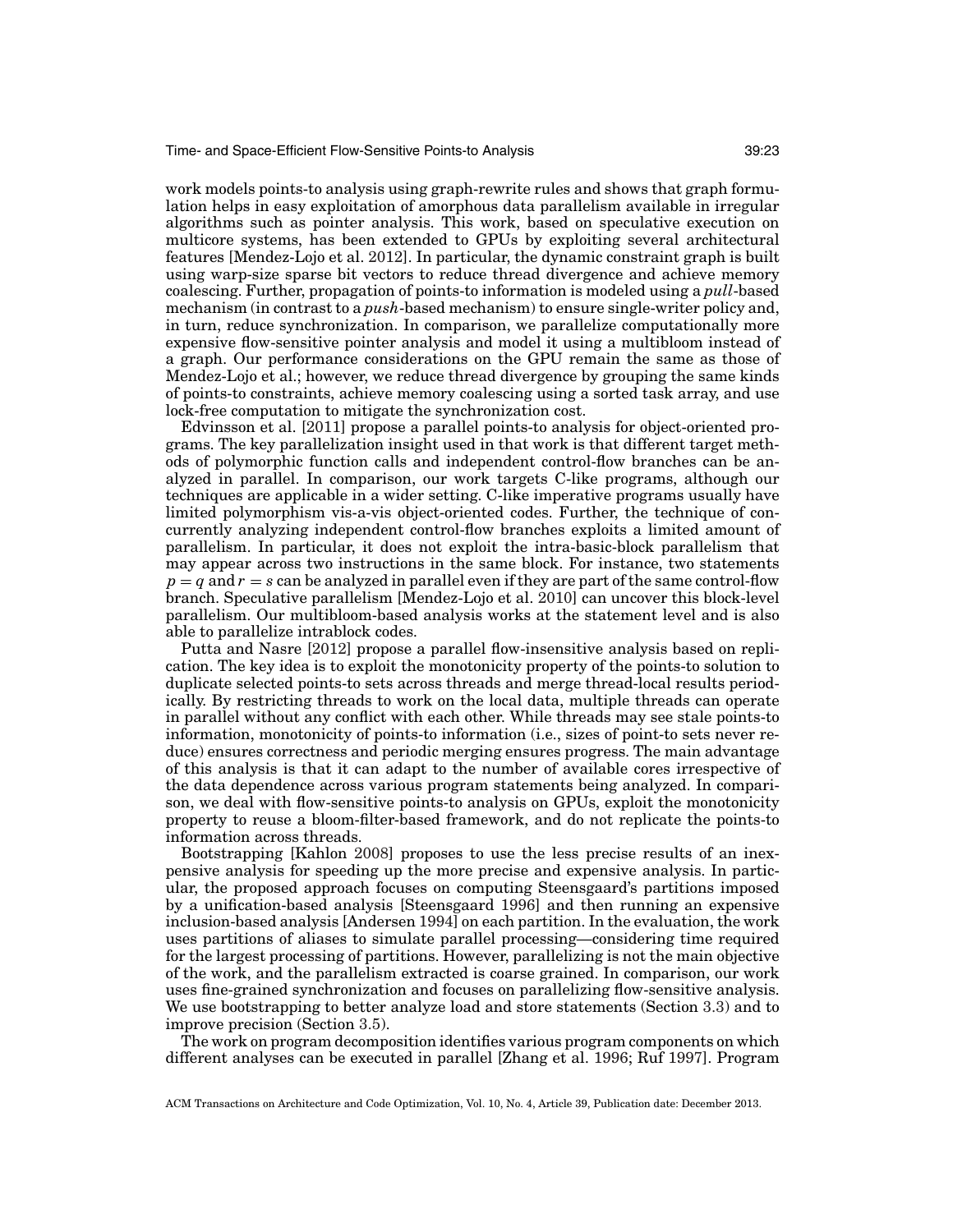decomposition is complementary to our approach in particular and parallel analyses in general.

*Sequential Pointer Analysis.* The area of sequential points-to analysis is rich in the literature. See the survey by Hind and Pioli [2000].

Most flow-insensitive analyses are based on Andersen's inclusion-based [Andersen 1994] and Steensgaard's unification-based [Steensgaard 1996] approaches. An inclusion-based analysis models unidirectional flow of points-to information in a pointer assignment statement, whereas a unification-based approach merges the points-to sets of the two pointer expressions in an assignment. This makes an inclusionbased pointer analysis more precise and more expensive to compute  $(O(n^3))$  compared to a unification-based analysis  $(O(n\alpha(n, n)))$ . Due to the high cost of an inclusion-based approach, until recently, production compilers like GCC relied on a primitive addresstaken analysis or a unification-based analysis. However, due to significant advances in the last decade [Berndl et al. 2003; Whaley and Lam 2004; Zhu and Calman 2004; Hardekopf and Lin 2007, 2009], these compilers now use inclusion-based analysis. A few key techniques toward scaling inclusion-based analysis are online cycle detection [Fähndrich et al. 1998; Pearce et al. 2004; Hardekopf and Lin 2007], difference propagation [Pearce et al. 2004], and the use of Binary Decision Diagrams (BDDs) [Berndl et al. 2003; Whaley and Lam 2004; Zhu and Calman 2004].

The earliest works on pointer analysis were flow sensitive [Landi and Ryder 1992; Choi et al. 1993; Landi et al. 1993; Emami et al. 1994; Wilson and Lam 1995]. However, gains due to the expensive flow sensitivity have been disputed [Hind and Pioli 1998]. A common argument against flow sensitivity is that running a flow-insensitive analysis on a program converted into SSA form may be precise enough for clients. Despite the pessimism, it is shown that a precise pointer analysis helps several clients, such as typestate verification [Fink et al. 2008], security analysis [Chang et al. 2008], bug detection [Guyer and Lin 2005], and the analysis of multithreaded programs [Salcianu and Rinard 2001]. As a result, there has been renewed interest in the area of flow-sensitive pointer analysis, and the scalability of such analyses, particularly for C programs, has been greatly improved [Hardekopf and Lin 2011; Li et al. 2011; Lhotak´ and Chung 2011; Hardekopf and Lin 2009; Kahlon 2008]. Our bit of contribution here is to improve it further with parallelization and controlled approximation.

Use of multibloom for flow-insensitive pointer analysis has been proposed before by us [Nasre et al. 2009], and we found that multibloom offers great benefits in terms of both time and space, affecting only a little precision. However, it was unclear how to extend the benefits to a flow-sensitive analysis. Further, multibloom's regular structure and locality have not been exploited for efficiency. We also do not know how to parallelize such an analysis on GPUs. In this work, we illustrate how to design an efficient flowsensitive points-to analysis using multibloom under massive parallelism.

*Bloom Filters in Other Applications.* The Bloom filter was first introduced as a probabilistic data structure for trading off space for time [Bloom 1970], and former research found several application domains where it could be useful. It was used in distributed networks to implement compact caches at proxy servers [Fan et al. 2000]. Since the routing tables stored at the proxy servers tend to get bigger and need to be periodically sent to other proxy servers for synchronization, a bloom-filter-based representation of the routing tables offers benefits both in terms of the storage requirement and the network bandwidth. The Bloom filter was also used for distributed database joins [Mackert and Lohman 1986]. The idea is to send a compact bloom-filter-based approximate representation of a table to another node in the network and perform an initial join locally on that node. Due to the condition in the join command, the total size of this intermediate result would reduce, and this intermediate join can then be sent back to the originating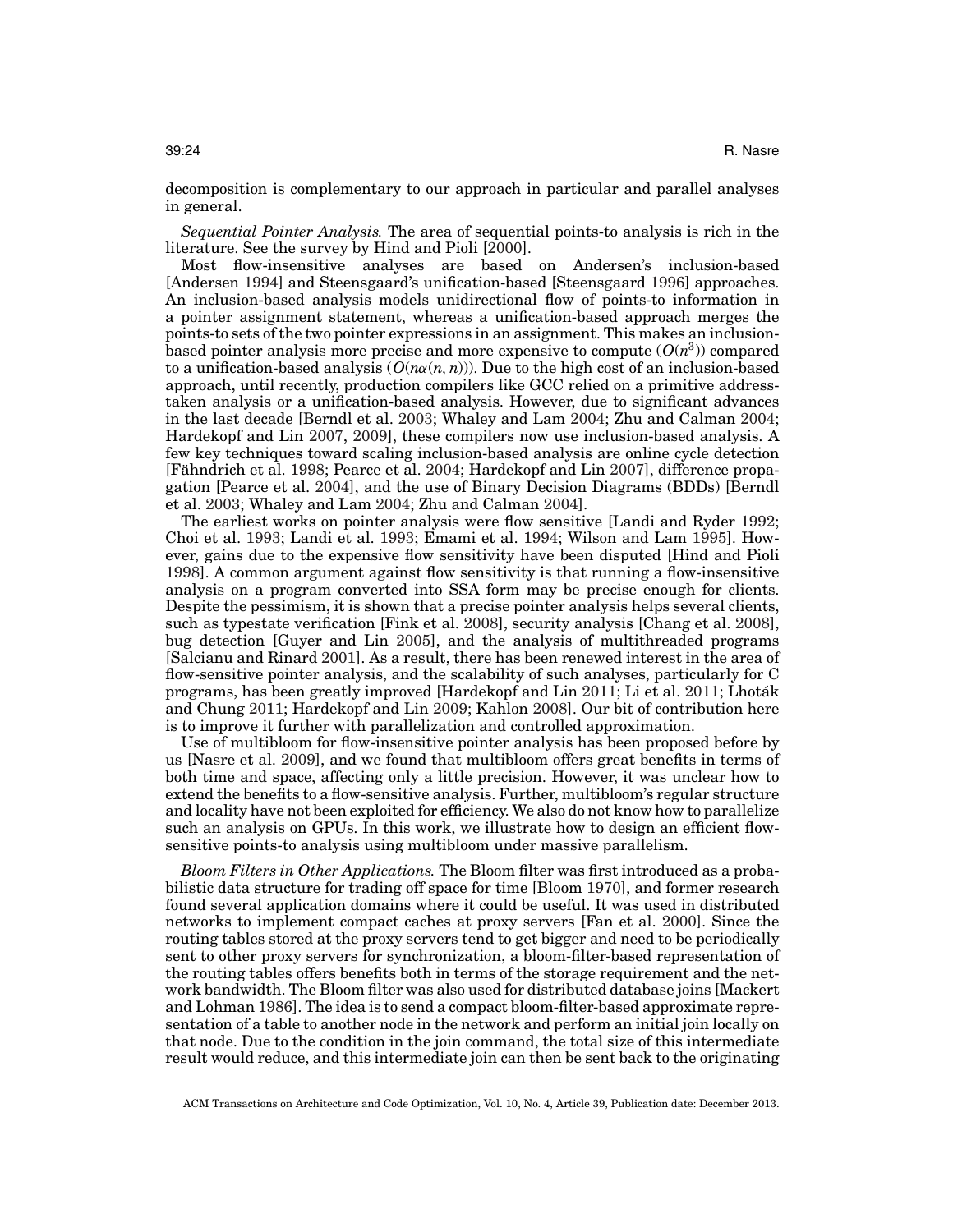node. The originating node can then perform a join operation with this intermediate result to filter out some more tuples. The overall benefit is achieved by reducing the amount of data sent across the network. Gremillion [1982] used loom filters to improve the performance of differential files in a database environment. He use loom filters to check if two files contain the same data. Thus, if the bloom filter representations of the two files differ, the two files definitely contain different data. Manber and Wu [1994] used bloom filters in checking validity of proposed passwords against previous passwords used and against dictionary words. This is done by maintaining a checksum and checking a new password's checksum against the old checksum. In a similar way, a dictionary of words can be stored in an approximate manner in a bloom filter for fast hash-based lookup, achieving improved performance.

Bloom filters also underwent several advances. Mitzenmacher [2001] and Fan et al. [2000] proposed compressed bloom filters to enable more efficient transmission of the bloom filter across servers on a network. The compression further reduces the storage requirement but incurs a small cost in compression-decompression. However, its main usage is in reducing the network traffic where the network latency dominates the compression-decompression time. For faster performance while using external storage, Manber and Wu [1994] imposed a locality restriction on the hash functions used in a bloom filter. To support multisets, that is, to allow (and distinguish between) multiple occurrences of the same element in the bloom filter, Cohen and Matias [2003] proposed spectral bloom filters. To support deletions, Fan et al. [2000] proposed counting bloom filters. Counting bloom filters maintain a counter per data element instead of a bit, as in the case of a simple bloom filter. This counter is increased when an element that hashes to this location is added and reduced when the element is deleted. However, since the number of bits per counter is fixed, the number of additions and deletions should not exceed beyond a limit. Unless the number of bits is sufficiently large, a counting bloom filter may suffer from false negatives. Hence, they are not suitable for sound flow-sensitive analysis.

# **7. CONCLUSIONS AND FUTURE WORK**

We proposed the use of multibloom and GPU parallelization for efficient flow-sensitive points-to analysis. Multibloom not only offers great benefits in terms of time and storage but also is a promising data structure from a parallelization perspective. Multibloom also offers tunable parameters to trade off minimal precision for improved analysis time. We showed how to effectively parallelize the analysis for GPUs and achieve memory coalescing, better load balance, and reduced thread divergence. Using six large open-source programs and two client transformations, we illustrated that our GPU-based flow-sensitive points-to analysis offers significant performance benefits over the sequential analysis in terms of both time and space, without adversely affecting precision.

#### **ACKNOWLEDGMENT**

We thank the reviewers for helpful suggestions especially on the effect of multibloom configurations, precision comparison between flow-insensitive and flow-sensitive analyses, and comparison with parallel implementations.

#### **REFERENCES**

ANDERSEN, L. O. 1994. Program analysis and specialization for the C programming language. Ph.D. thesis, DIKU, University of Copenhagen.

BERNDL, M., LHOTÁK, O., QIAN, F., HENDREN, L., AND UMANEE, N. 2003. Points-to analysis using BDDs. In *Proceedings of the Conference on Programming Language Design and Implementation (PLDI'03)*. ACM, New York, NY, 103–114.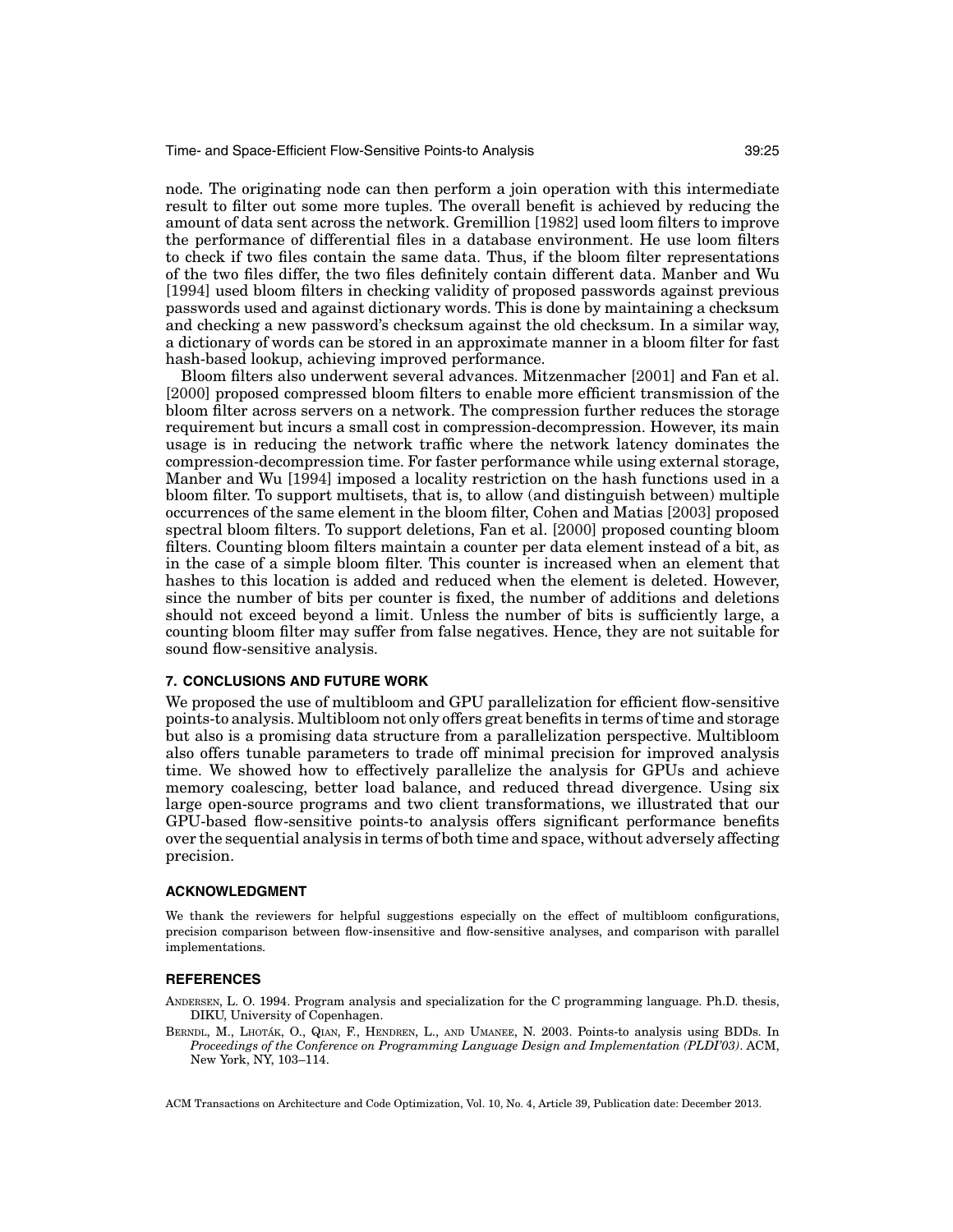BLOOM, B. H. 1970. Space/time trade-offs in hash coding with allowable errors. *Commun. ACM 13,* 7, 422–426.

- CHANG, W., STREIFF, B., AND LIN, C. 2008. Efficient and extensible security enforcement using dynamic data flow analysis. In *Proceedings of the 15th ACM conference on Computer and Communications Security (CCS'08)*. ACM, New York, NY, 39–50.
- CHOI, J.-D., BURKE, M., AND CARINI, P. 1993. Efficient flow-sensitive interprocedural computation of pointerinduced aliases and side effects. In *Proceedings of the 20th ACM SIGPLAN-SIGACT Symposium on Principles of Programming Languages (POPL'93).* ACM, New York, NY, 232–245.
- COHEN, S. AND MATIAS, Y. 2003. Spectral bloom filters. In *Proceedings of the 2003 ACM SIGMOD International Conference on Management of Data (SIGMOD'03).* ACM, New York, NY, 241–252.
- DE, A. AND DE'SOUZA, D. 2012. Scalable flow-sensitive pointer analysis for java with strong updates. In *Proceedings of the 25th European Conference on Object-oriented Programming (ECOOP'12).* Springer-Verlag, Berlin, 281–305.
- EDVINSSON, M., LUNDBERG, J., AND LWE, W. 2011. Parallel points-to analysis for multi-core machines. In *HIPEAC*.
- EMAMI, M., GHIYA, R., AND HENDREN, L. J. 1994. Context-sensitive interprocedural points-to analysis in the presence of function pointers. In *Proceedings of the Conference on Programming Language Design and Implementation (PLDI '94).* 242–256.
- FÄHNDRICH, M., FOSTER, J. S., SU, Z., AND AIKEN, A. 1998. Partial online cycle elimination in inclusion constraint graphs. In *Proceedings of the Conference on Programming Language Design and Implementation (PLDI'98)*. ACM, New York, NY, 85–96.
- FAN, L., CAO, P., ALMEIDA, J., AND BRODER, A. Z. 2000. Summary cache: A scalable wide-area web cache sharing protocol. *IEEE/ACM Trans. Netw. 8,* 3, 281–293.
- FINK, S. J., YAHAV, E., DOR, N., RAMALINGAM, G., AND GEAY, E. 2008. Effective typestate verification in the presence of aliasing. *ACM Trans. Softw. Eng. Methodol. 17,* 2, 9:1–9:34.
- GCC. 2013. GCC, the GNU Compiler Collection. Retrieved November 22, 2013 from http://gcc.gnu.org/.
- GREMILLION, L. L. 1982. Designing a bloom filter for differential file access. *Commun. ACM 25*, 600–604.
- GUYER, S. Z. AND LIN, C. 2005. Error checking with client-driven pointer analysis. *Sci. Comput. Program. 58,* 1–2, 83–114.
- HARDEKOPF, B. AND LIN, C. 2007. The ant and the grasshopper: fast and accurate pointer analysis for millions of lines of code. In *Proceedings of the Conference on Programming Language Design and Implementation (PLDI'07)*. 290–299.
- HARDEKOPF, B. AND LIN, C. 2009. Semi-sparse flow-sensitive pointer analysis. In *Proceedingso the 36th ACM SIGPLAN-SIGACT Symposium on Principles of Programming Languages (POPL'09)*. 226–238.
- HARDEKOPF, B. AND LIN, C. 2011. Flow-sensitive pointer analysis for millions of lines of code. In *Proceedings of the 9th Annual IEEE/ACM International Symposium on Code Generation and Optimization (CGO'11).* IEEE Computer Society, Washington, DC, 289–298.
- HIND, M. AND PIOLI, A. 1998. Assessing the Effects of Flow-Sensitivity on Pointer Alias Analyses. In *Proceedings of the 5th International Symposium on Static Analysis (SAS'98).* Springer-Verlag, London, 57–81.
- HIND, M. AND PIOLI, A. 2000. Which pointer analysis should I use? In *Proceedings of the ACM SIGSOFT International Symposium on Software Testing and Analysis (ISSTA'00)*. 113–123.
- KAHLON, V. 2008. Bootstrapping: A technique for scalable flow and context-sensitive pointer alias analysis. In *Proceedings of the Conference on Programming Language Design and Implementation (PLDI'08)*. ACM, New York, NY, 249–259.
- KRAMER, R., GUPTA, R., AND SOFFA, M. 1992. The combining DAG: A technique for parallel data flow analysis. In *Proceedings of the 6th International Parallel Processing Symposium*. 652–655.
- LANDI, W. AND RYDER, B. G. 1992. A safe approximate algorithm for interprocedural aliasing. In *Proceedings of the ACM SIGPLAN 1992 Conference on Programming Language Design and Implementation (PLDI'92).* ACM, New York, NY, 235–248.
- LANDI, W., RYDER, B. G., AND ZHANG, S. 1993. Interprocedural modification side effect analysis with pointer aliasing. In *Proceedings of the ACM SIGPLAN 1992 Conference on Programming Language Design and Implementation (PLDI'93)*. 56–67.
- LATTNER, C. AND ADVE, V. 2004. LLVM: A compilation framework for lifelong program analysis & transformation. In *Proceedings of the 2004 International Symposium on Code Generation and Optimization (CGO'04)*.
- LEE, Y.-F., MARLOWE, T., AND RYDER, B. 1990. Performing data flow analysis in parallel. In *Proceedings of Supercomputing*. 942–951.
- LHOTÁK, O. AND CHUNG, K.-C. A. 2011. Points-to analysis with efficient strong updates. In *Proceedings of the 38th Annual ACM SIGPLAN-SIGACT Symposium on Principles of Programming Languages (POPL'11).* ACM, New York, NY, 3–16.